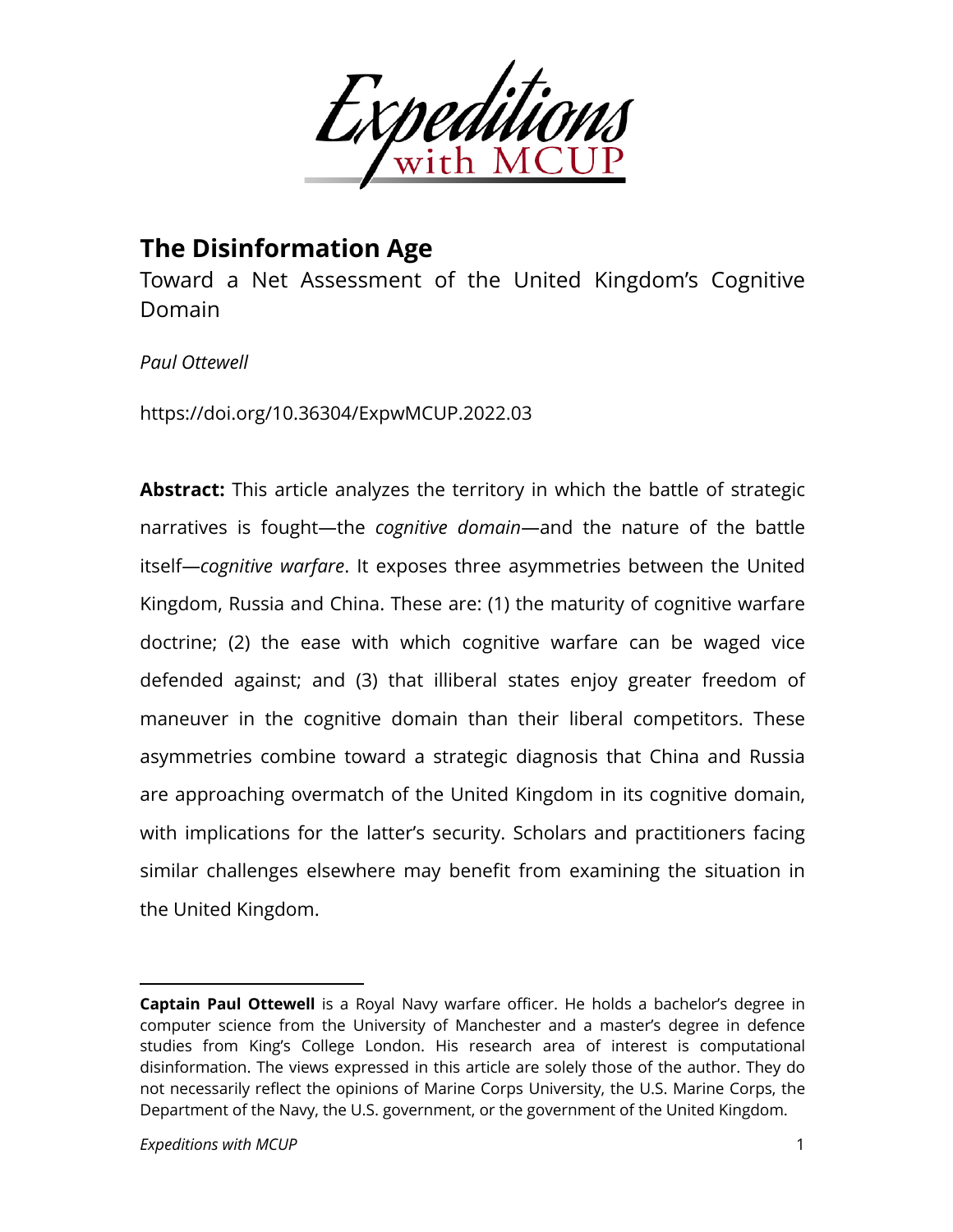**Keywords:** disinformation, net assessment, cognitive domain, cognitive warfare, information maneuver, asymmetry

In liberal democracies, the *vox populi* (voice of the people) is a cherished concept, a referent object vital to the proper functioning and accountability of the state. During the past three decades, the cyber domain has accumulated such bandwidth, autonomy, and penetration that it is increasingly plausible that malign actors could now use it to manipulate public opinion. Globally, people have become agents in an "attention economy" enabled by a transnational information network that weaves the internet, personal computing, mobile telephony, and social networking websites into a highly intuitive and ubiquitous machinery of communication.<sup>1</sup> The wisdom of the crowd may be giving way to the deception of the masses. This article examines the growing threat to the sovereignty of public discourse and the associated implications for a society's recognition of security issues and the state emergency activity it leads to.

Manipulation of public opinion is not new. There is evidence of propaganda—defined here as "the forming of texts and opinions in support of particular interests and through media and non-media mediated means with the intention to produce public support and/or relevant action"—at least as far back as Ptolemaic Egypt (305–30 BCE).<sup>2</sup> 3 What is new is the hyperpersonalization and targeting of propaganda made possible by the growth of social media.

The following factors underline the novelty of the situation in 2022:

1. Ubiquity. Social media pervades society.4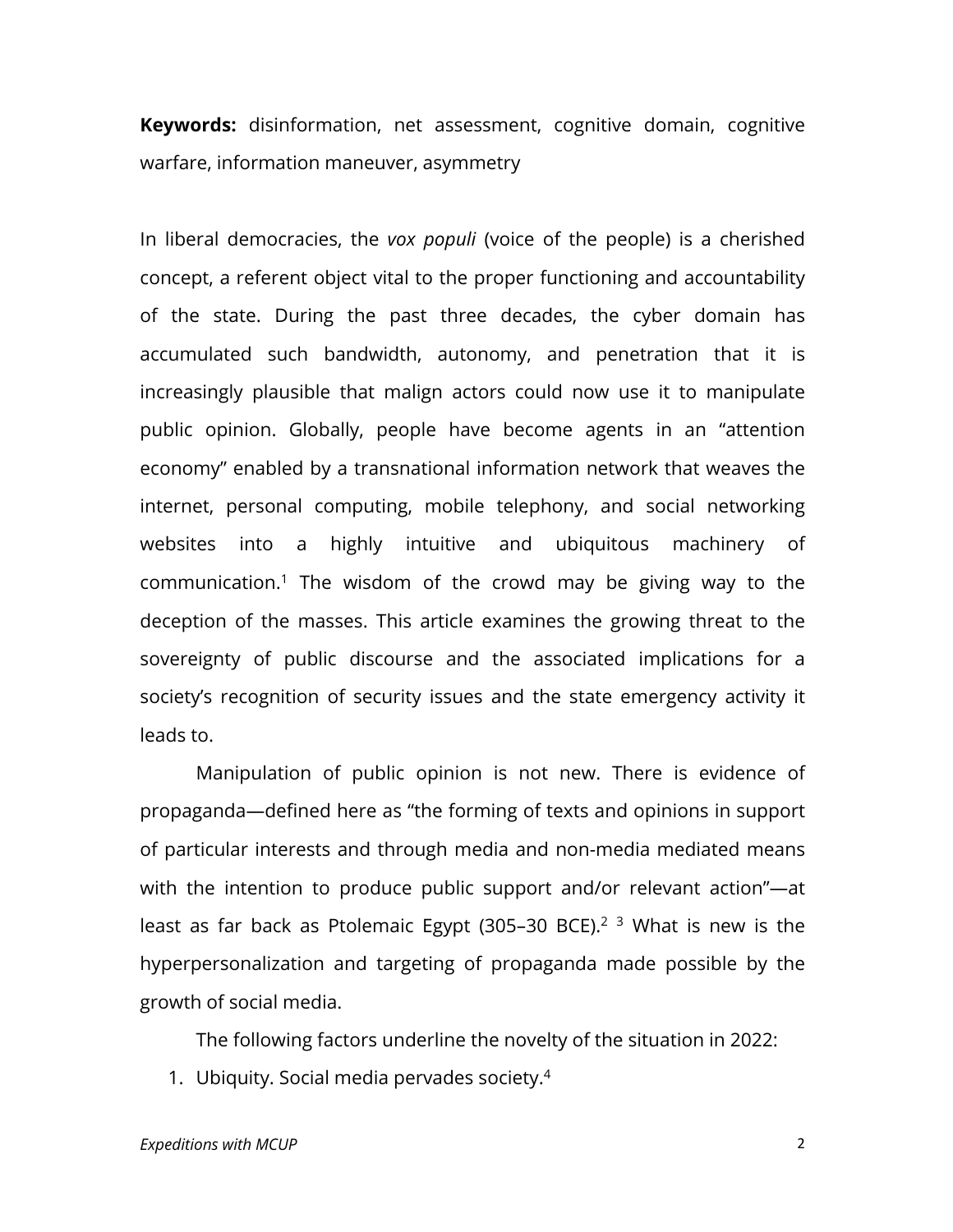- 2. Hyperpersonalization. Through social networking websites, actors can target members of the same household with different messaging, thereby avoiding the scrutiny of the crowd to which mass broadcast propaganda is subjected.5
- 3. Opportunity. Pursuing a propaganda campaign online is both costeffective and low risk since such activity is sufficiently ambiguous and unattributable to avoid crossing the threshold likely to trigger a security response from the North Atlantic Treaty Organization (NATO).
- 4. Regulation. Light regulation of social networking websites in comparison to traditional media and the liberal principal of freedom of expression are security vulnerabilities open to exploitation.
- 5. Efficiency. Even inexpert actors can rapidly create mass effects in the information environment today. The process is exponentially easier and cheaper now than it was before the invention of the social networking websites.

The hypothesis of this study is that the balance of power is currently not in the United Kingdom's favor in the human/cognitive dimension of the information environment, termed here the *cognitive domain*. To test this assertion, this article analyzes strategic asymmetries between the United Kingdom and two of its great power competitors: Russia and China. Both have demonstrated the will and capability to conduct public diplomacy through social media to influence audiences abroad.<sup>6</sup>

From analysis of the strategic asymmetries, the diagnosis emerges that China and Russia are both outmaneuvering the United Kingdom in the cognitive domain to the detriment of the latter's security. This overmatch is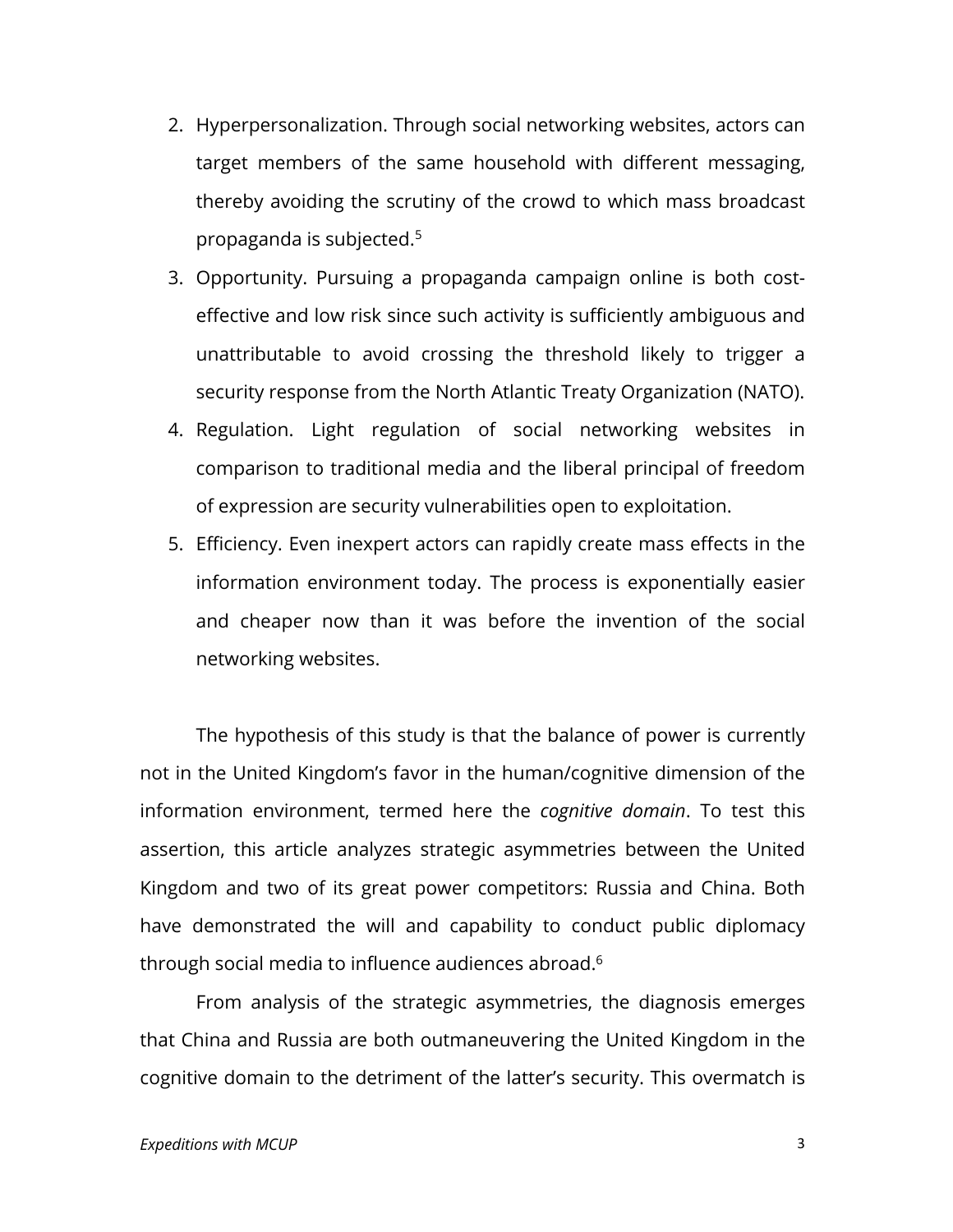borne of the tension between the democratic principle of freedom of expression and the threat vector for disinformation represented by social media. The implications for liberal democracy and consequently national security strategy are profound: the United Kingdom must confront how to better protect its own cognitive domain.

This article adopts the model proposed by Barry Buzan, Ole Wæver, and Jaap de Wilde in their seminal work on securitization, *Security: A New Framework for Analysis*. <sup>7</sup> Unless otherwise stated, the audience referred to in this work is the population of the United Kingdom and their elected representatives in Parliament.

#### **Value of This Research**

To date, cyberwarfare initiatives in the West have focused on scientific and technical measures.<sup>8</sup> However, scholarly research on the weaponization of social media and its implications for security has been scarce by comparison. There is a gap in the literature on the security of the United Kingdom's cognitive domain.

Engaging in or framing responses to cognitive warfare presents legal, moral, and ethical dilemmas to liberal democratic governments. How should the United Kingdom, committed as it is to upholding the rules-based international order, protect its cognitive domain and deter malign activity against it without stooping to the level of its competitors? Answering this question lies in the domain of grand strategy. This article offers a first step toward crafting such a stratagem.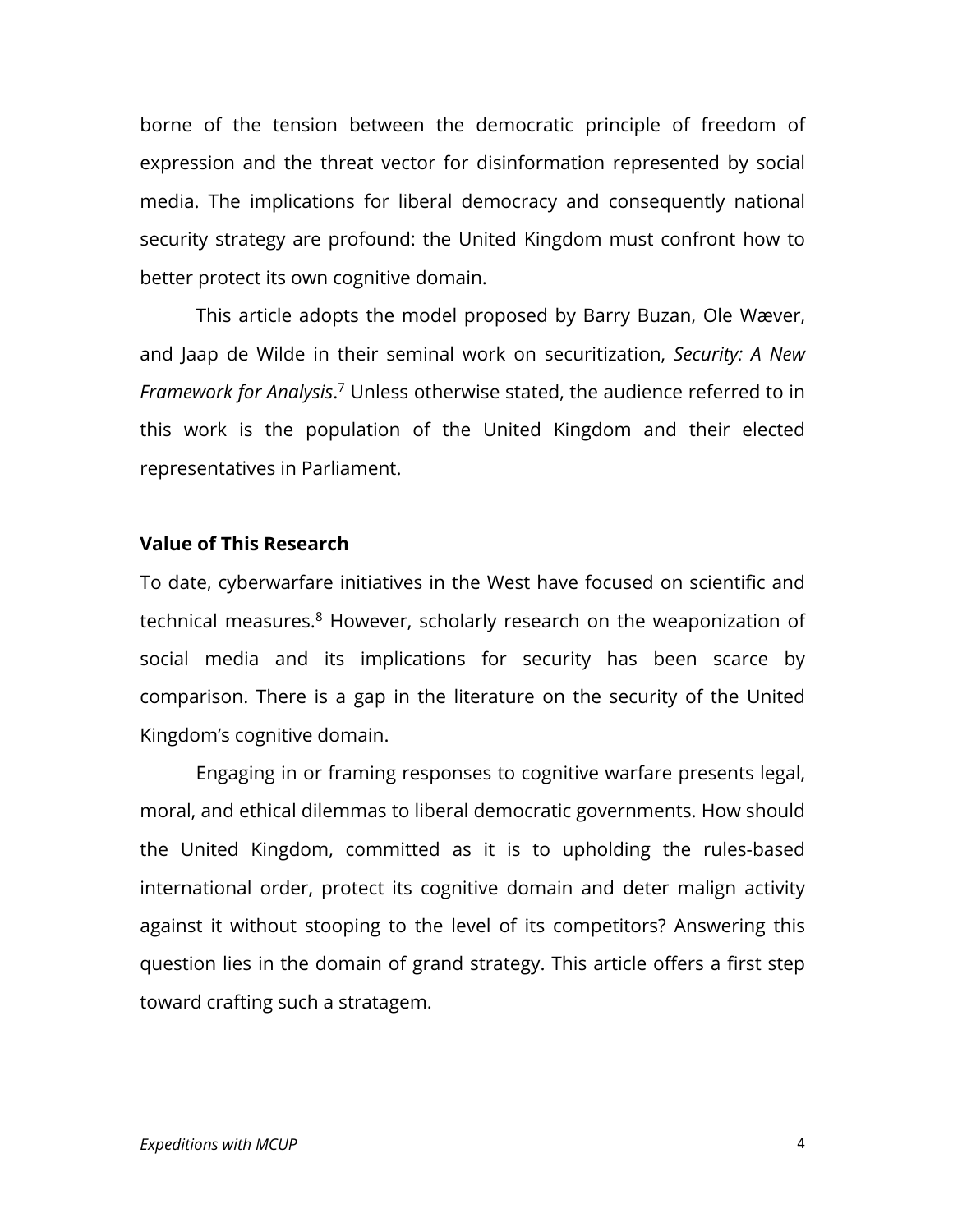#### **Anchor Definitions**

Roger W. Cobb and Charles D. Elder's work on agenda-building is critical to understanding democratic decision-making as involving a series of connected agendas through which issues escalate until they "command the attention and concern of decision makers."9 Cobb, Jennie-Keith Ross, and Marc Howard Ross introduced the *formal agenda* as "the list of items which decision-makers have formally accepted for serious consideration" and the *public agenda* as "all issues which (1) are the subject of widespread attention or at least awareness; (2) require action, in the view of a sizeable proportion of the public; and (3) are the appropriate concern of some governmental unit, in the perception of community members."10 Their *outside initiative model* describes the process that a grassroots issue, such as a perceived injustice, must undergo to achieve a place on the public agenda and ascend to the formal agenda. Scholars of the Copenhagen School<sup>11</sup> will recognize parallels with the securitization process.

The United Kingdom's Ministry of Defence recognizes five operating domains: land, maritime, air, space, and cyberspace. However, the contested territory in the court of public opinion lies in a sixth, yet unrecognized, warfighting domain: the *cognitive domain*. The concept of this domain is sufficiently novel that neither academia nor the military has yet settled on its definition. Here, it is defined as consisting of perception and reasoning in which maneuver is achieved by exploiting the information environment to influence interconnected beliefs, values, and cultures of individuals, groups, and/or populations.12

*Cognitive warfare* is competition within the cognitive domain. Existing definitions suffer from a negative bias that ignore the possibility that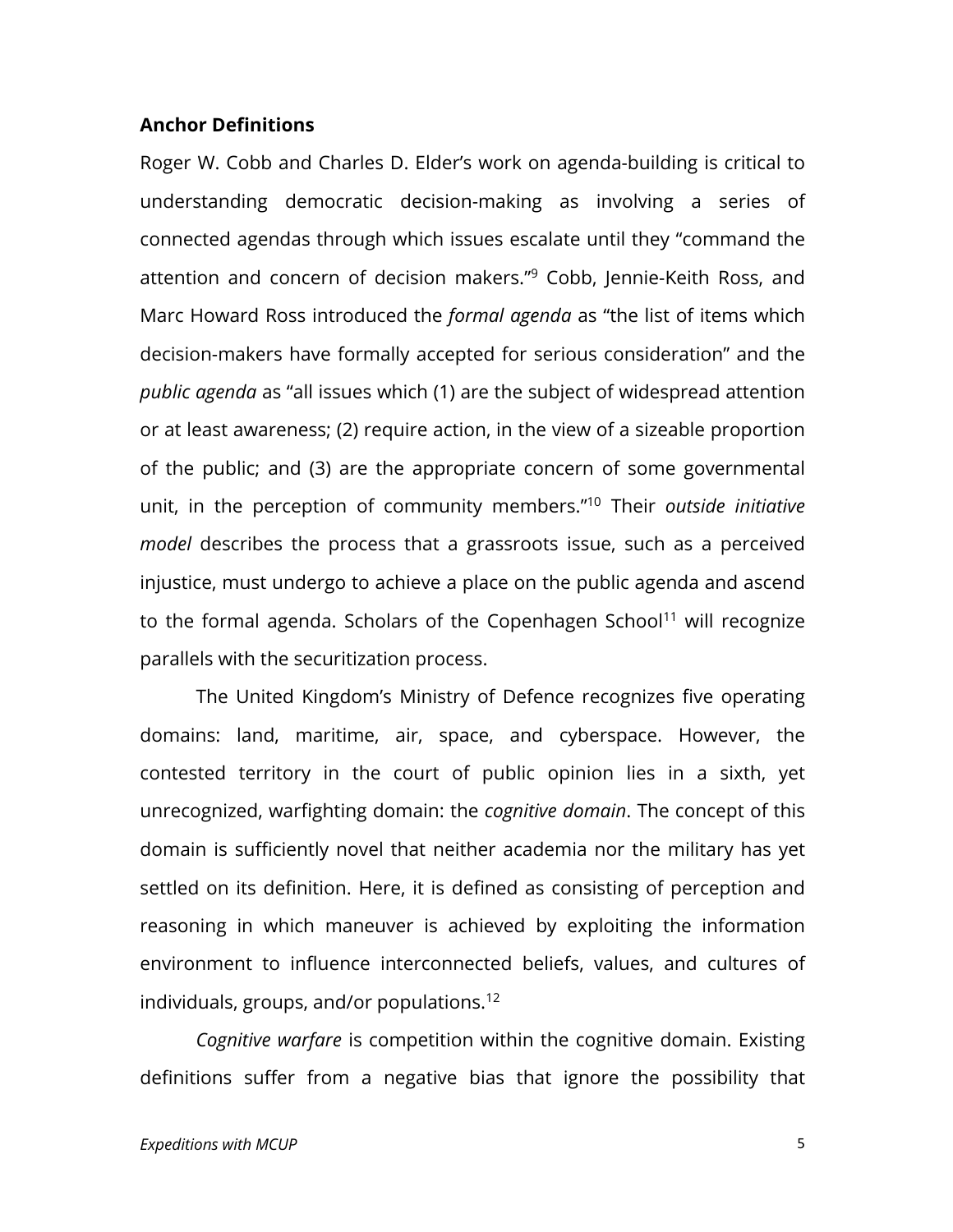cognitive warfare can be waged defensively and constructively as well as offensively and destructively.<sup>13</sup> A neutral definition of cognitive warfare is as follows: maneuvers in the cognitive domain to establish a predetermined perception among a target audience to gain advantage over another party.14

This article makes frequent reference to the *rules-based international order*. A collective but contested term for the liberal democratic world order that emerged following World War II, some scholars argue that it grossly simplifies the global situation.<sup>15</sup> However, the term is used frequently in diplomacy and therefore has purchase as a concept. It is used in this article as shorthand for the status quo. The rules-based international order is the sum of the "rules, norms, values, institutions, security agreements, treaties and other mechanisms that foster collaboration and help resolve disputes between states."16

The degree to which a state is satisfied or dissatisfied with its place in the rules-based international order and/or with the legitimacy of the order itself is relevant to what follows. Classical realists argue that there are two categories of states. Those whose balance of interests lies in the maintenance of the global order are known as *status quo states*. Those who are unsatiated by the current global order, who "share a common desire to overturn the status quo order—the prestige, resources, and principles of the system," are termed *revisionist states*. 17

Given the dominance of the media on the information environment, any analysis thereof would be incomplete without examination of the relevant literacies of the audience. This study is concerned principally with *digital literacy*. Allan Martin's definition invokes a broad taxonomy of the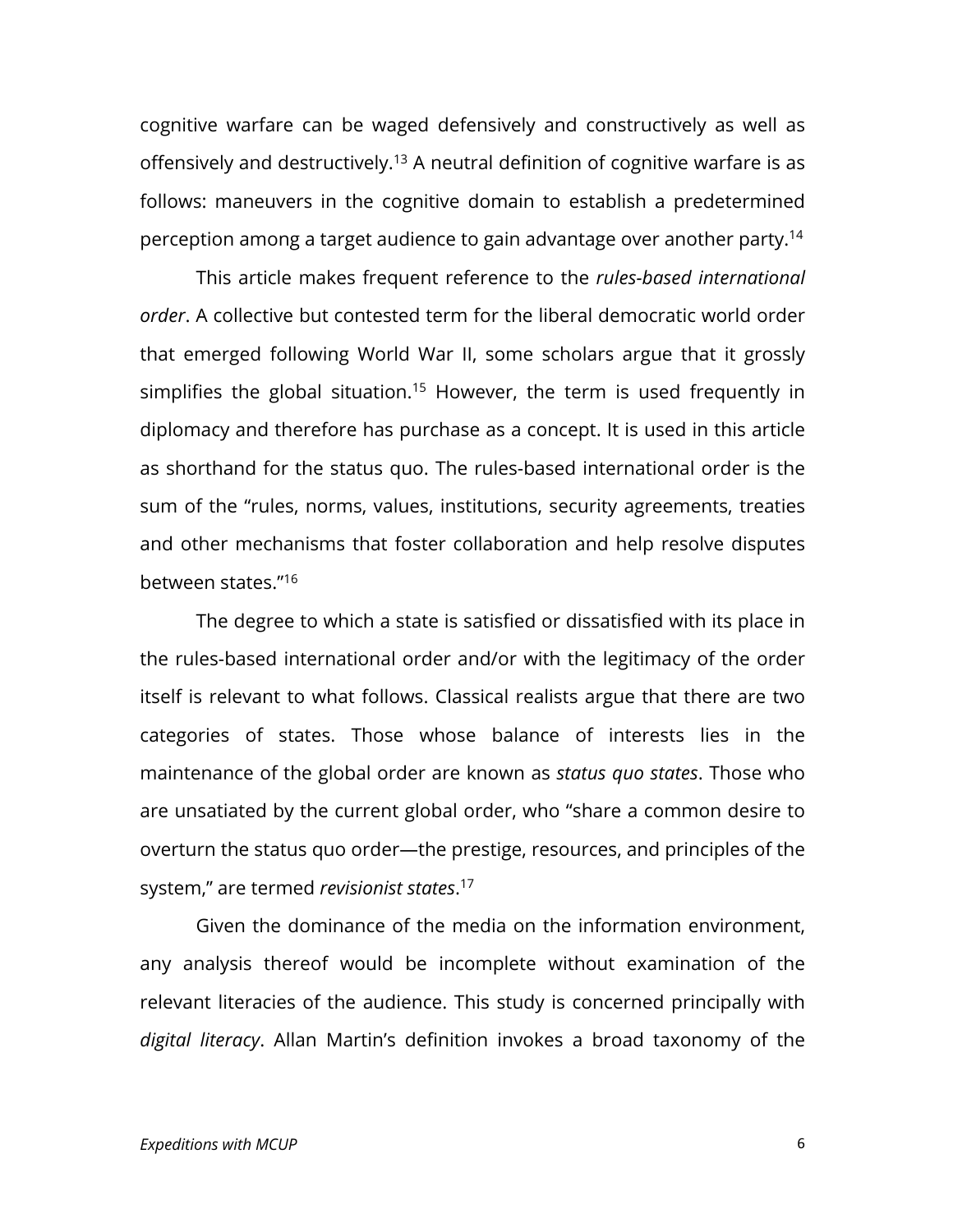cognitive processes involved in engaging critically with computer-mediated means of communication:

Digital Literacy is the awareness, attitude and ability of individuals to appropriately use digital tools and facilities to identify, access, manage, integrate, evaluate, analyse and synthesize digital resources, construct new knowledge, create media expressions, and communicate with others, in the context of specific life situations, in order to enable constructive social action; and to reflect upon this process.18

#### **Research Methodology: Net Assessment**

Net assessment is a framework for analyzing the balance of military power in intractable or persistent states of competition.<sup>19</sup> It is therefore well suited to a study of this nature. The U.S. Department of Defense describes the methodology as the "comparative analysis of military, technological, political, economic, and other factors governing the relative military capability of nations. Its purpose is to identify problems and opportunities that deserve the attention of senior defense officials."20

Net assessment does not produce strategy. As Lawrence Freedman puts it, strategy is "the art of creating power."21 Therefore, an analysis of the relative power balance between parties now and into the future is an essential precursor activity to the formulation of any grand strategy. As an analytical approach, net assessment goes beyond more prosaic, normally quantitative measures of military balance. Net assessment acknowledges that measures of power are only relevant when taken relative to another party. Furthermore, net assessment rises above quantitative measures such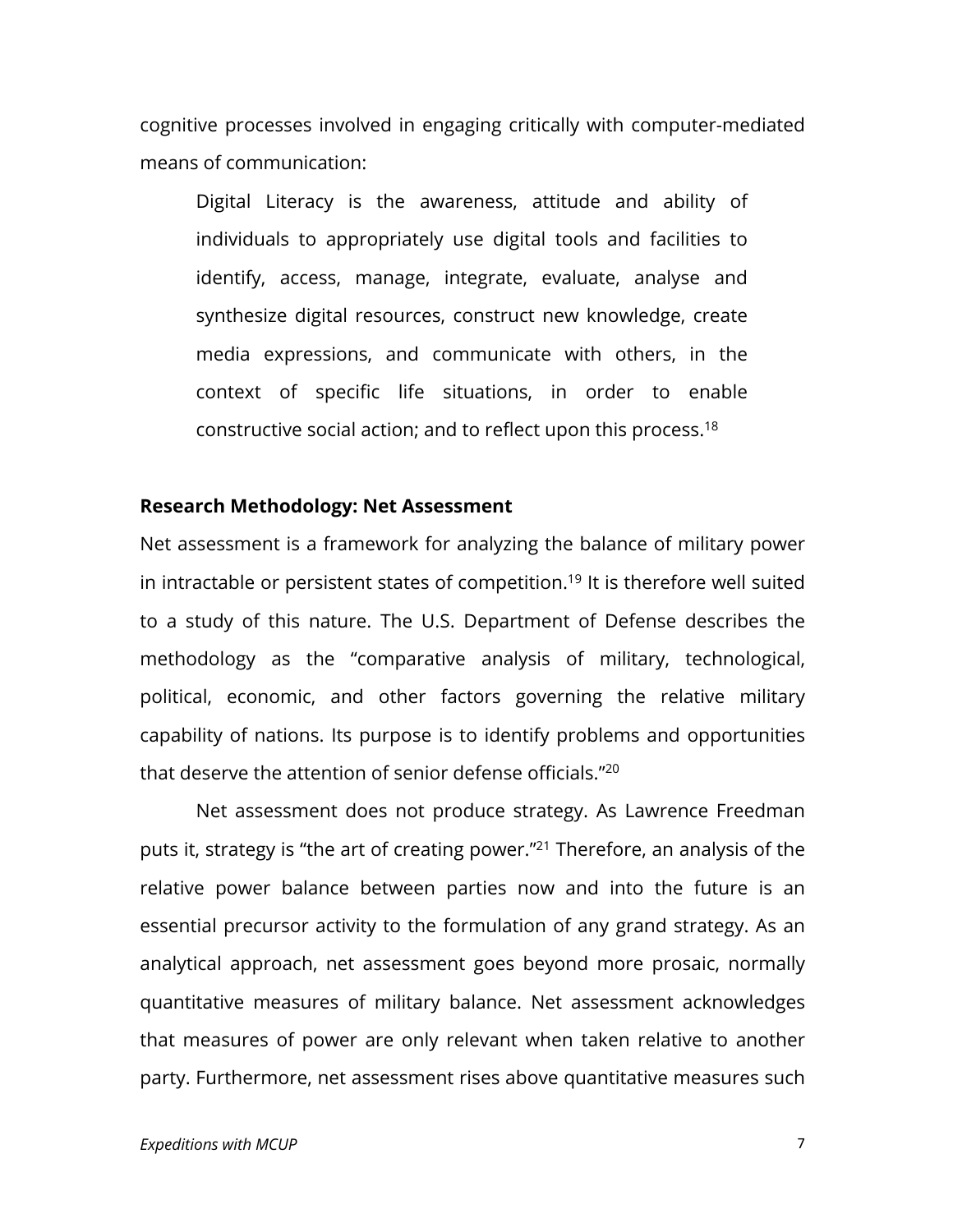as counts of brigades, warheads, and aircraft to include how less tangible factors such as strategic decision-making processes, geography, politics, and alliances would weigh on each party's ability to deploy a capability decisively.22

This article adopts the following characteristics of net assessment:

- It explores instruments of national power beyond the military.
- It identifies long-term trends.
- It examines strategic asymmetries.
- $\bullet$  It acknowledges critical differences between states.<sup>23</sup>

#### **Limitations and Potential Problems**

Trying to conduct case studies at the state level is fraught with potential for bias since the process of simplifying a complex situation sufficiently to allow comparative analysis requires a heuristic approach. In addition, the available evidence set is so large that it defies definitive quantification, categorization, or comparison. For example, when analyzing a state's foreign policy, it is likely that examples exist of actions that both support and undermine the hypothesis under test, presenting a challenge to a time-poor researcher in remaining objective and thereby a vector for unconscious bias. Similarly, abstract concepts such as advantage and influence present profound difficulties in terms of objective measurement.

Being an exploratory study, the conclusions of this article will lack the greater reliability that would derive from a more comprehensive evidence base.

Analyzing a single operating domain, as the author does here, precludes consideration of the competition between domains and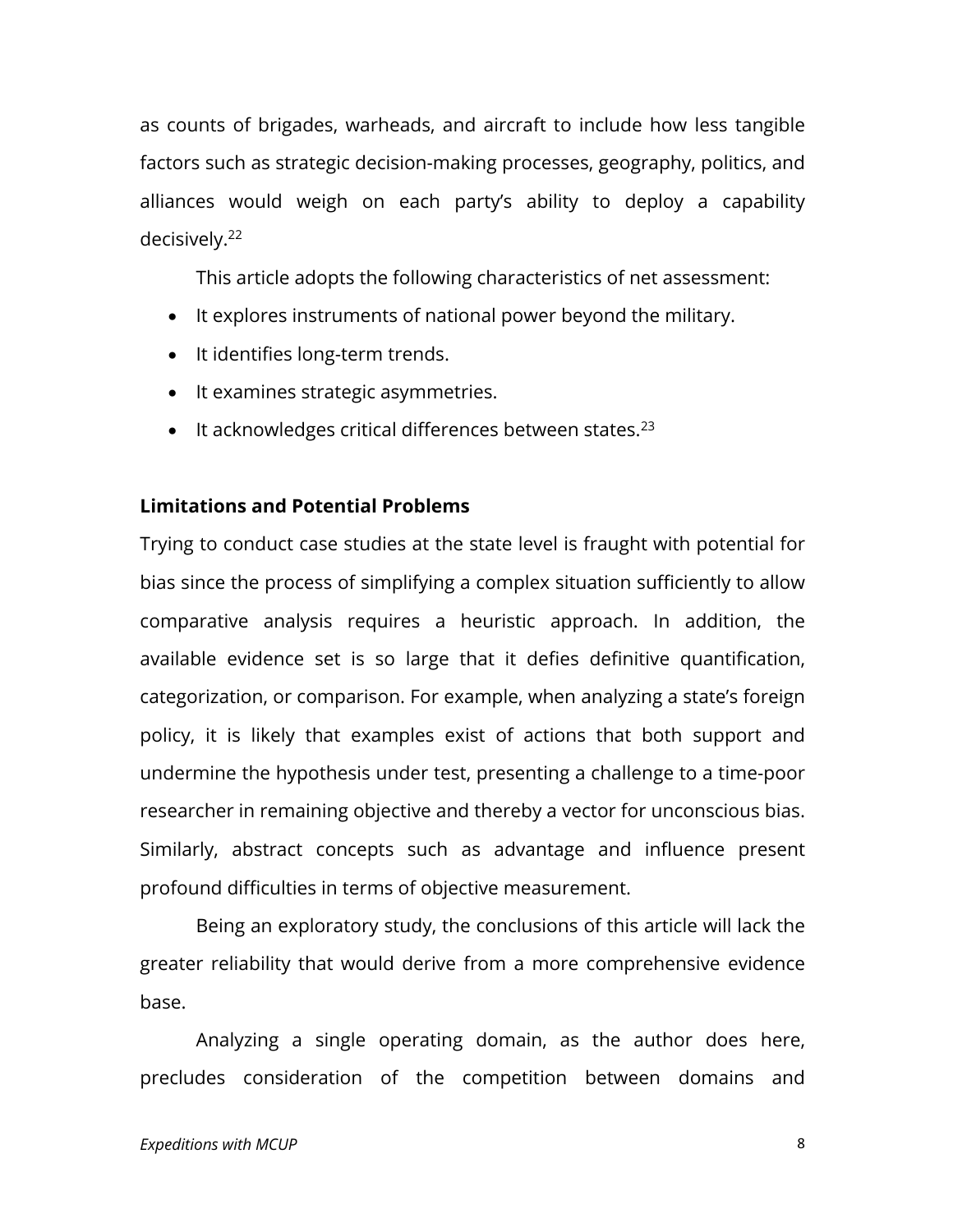consequently risks missing key asymmetries. For that reason, all other things being equal, a multidomain net assessment is likely to be inherently more insightful.

Finally, a state's intent to wage cognitive warfare extraterritorially is a tenet of its foreign policy, not a tangible real-world artifact. It can change as quickly as the regime or administration from which it extends. In the case of a rapid transition, such as a coup or revolution, the corresponding case study would be rendered obsolete.

### **Net Assessment of the United Kingdom's Cognitive Domain24**

We resist the invasion of armies; we cannot resist the invasion of ideas.

 $\sim$  Victor Hugo<sup>25</sup>

This net assessment proceeds in four stages, beginning with a basic assessment that captures the salient features of the competition. This section discusses the competitive situation as it is today, explores how the balance of power has changed over time, and looks ahead to consider what might happen if the United Kingdom does not change its current policy base.26

A founding member of the United Nations (UN) with a permanent seat on the UN Security Council, the United Kingdom is the quintessential status quo state. The nation's ruling party describes its vision of the United Kingdom as "an outward-looking country that is a champion of . . . a rulesbased international system."27 Speaking in January 2020, a parliamentary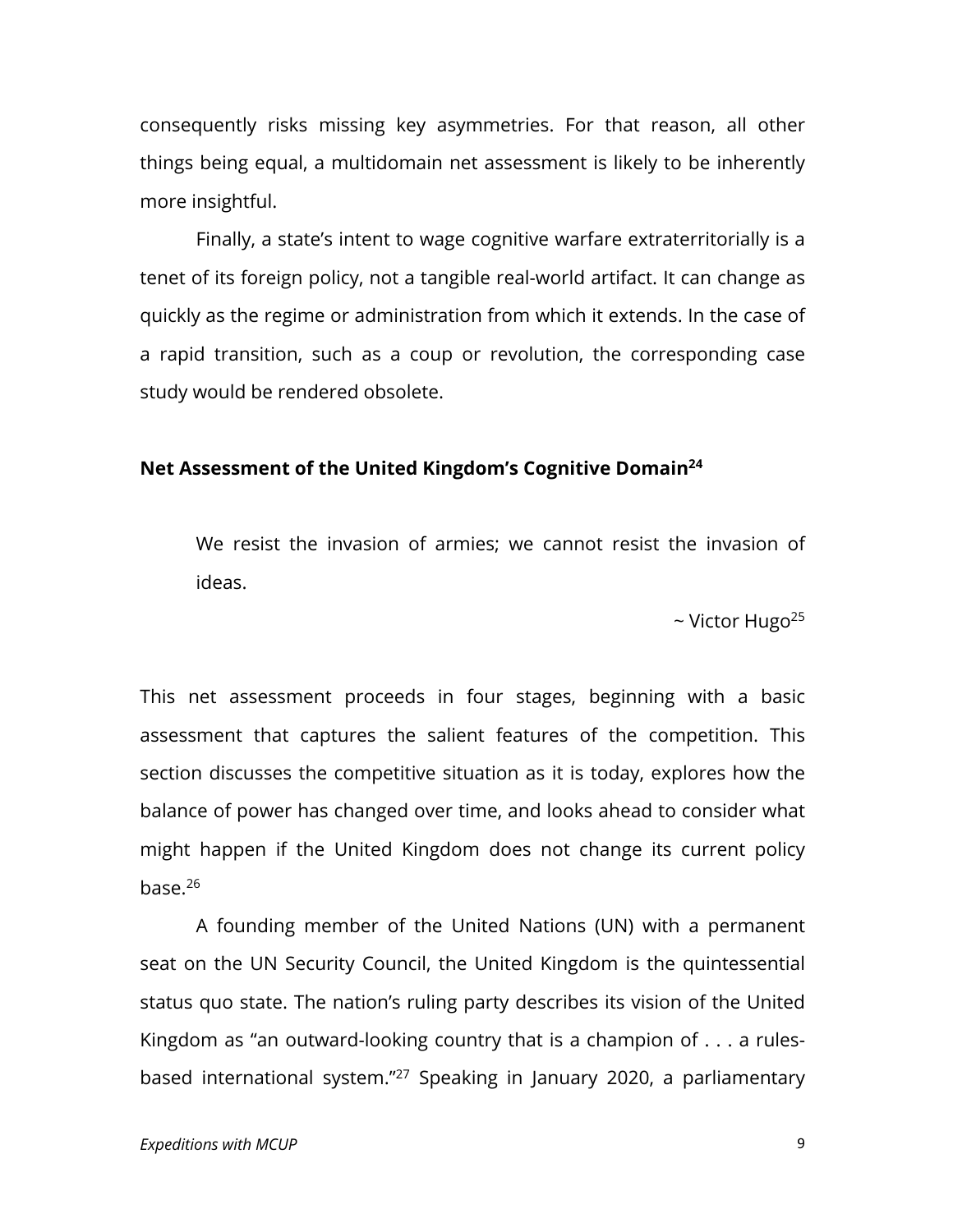undersecretary of state described the rules-based international order as "a system that this country helped to build and one that this Government are determined to defend and strengthen."28

In contrast, Russia's strategic goal is to "reorient and disrupt the entire Western-dominated international system" and reassert Russian influence in global affairs.29 President Vladimir Putin's agenda is intrinsically revisionist. Similarly, President Xi Jinping of China appears set on casting aside Western concepts such as the Westphalian nation-state and instead is "reimagining the world as a single complex network of supply chains and trade arteries" serving China's interests.<sup>30</sup> Xi's vision includes the spread of the Chinese model abroad, given his argument that it "offers a new option for other countries and nations who want to speed up their development while preserving their independence."31 China's intentions are considered revisionist for this study.

The United Kingdom is in a state of persistent competition in the cognitive domain. Contests in this domain differ from those in the more traditional domains. Taking the initiative or even maintaining a credible deterrent in the cognitive domain is incompatible with the rules-based international order in its current form. The United Kingdom's director general of Joint Force Development describes the situation as such:

Currently we are being challenged in a "grey-zone" short of armed conflict by agile state and non-state actors—notably Russia—who understand our vulnerabilities and seek to exploit them through multifarious asymmetric approaches and the flouting of rules-based norms. 32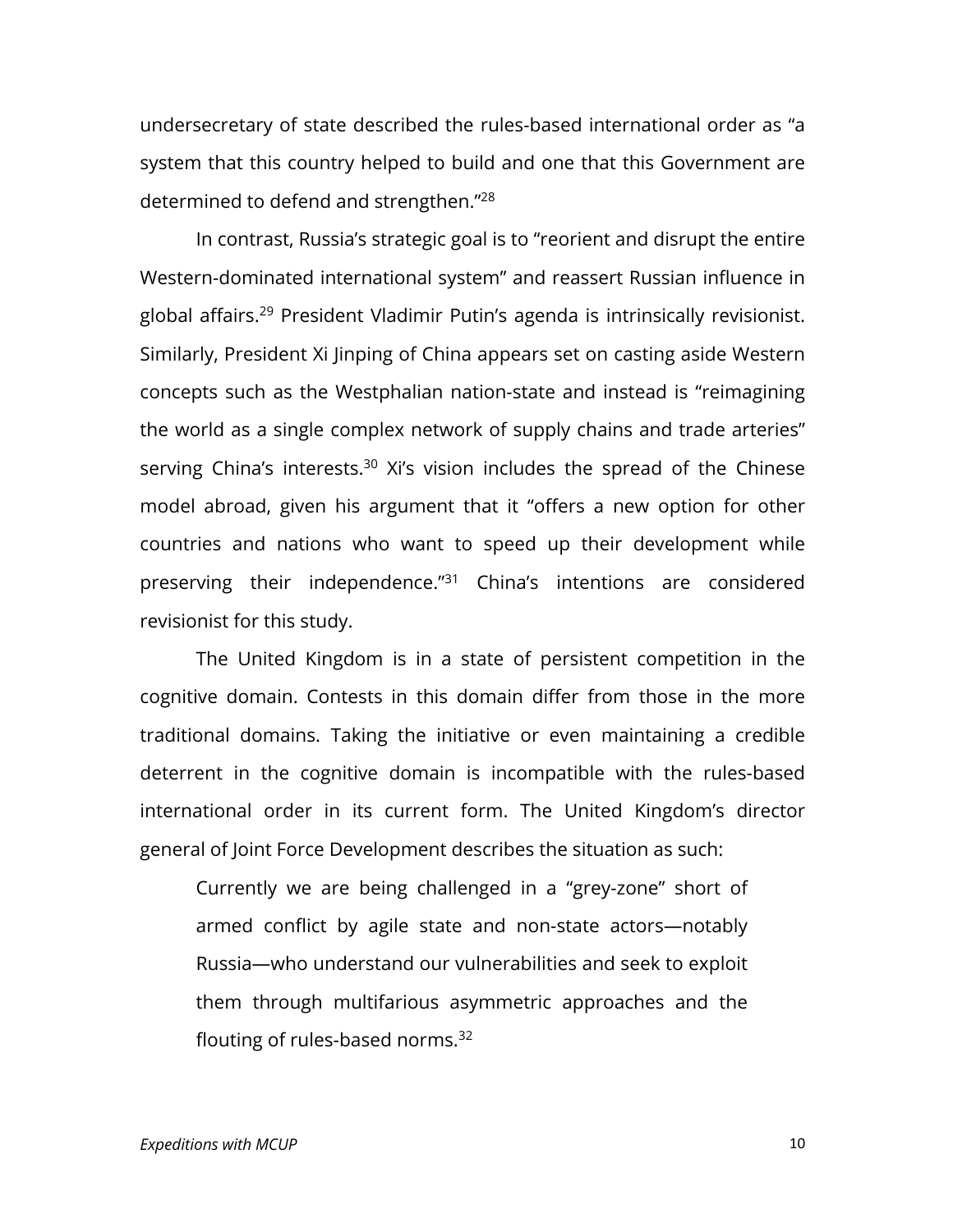This is not hyperbole. On 4 March 2018, former Russian spy Sergei V. Skripal and his daughter Yulia were the victims of the first offensive use of nerve agents in mainland Europe since World War II. The attack took place in Salisbury, England. As evidence mounted of Moscow's complicity amid growing international condemnation, Russian diplomats flooded the public narrative with 37 alternative explanations.<sup>33</sup> On 6 May 2019, Facebook deactivated 16 fake accounts that it had traced back to Russia. Analysis would later show that these accounts were part of a sophisticated and international disinformation campaign extending across 30 different social networking websites, involving myriad fake user accounts and nine languages. Named Operation "Secondary Infektion" by the Western researchers analyzing it, the campaign's aim appeared to be "divide, discredit, and distract Western countries."34

Separately, China has constructed a machinery of public diplomacy that integrates state media, social networking websites, and both overt and covert commentators to amplify its influence on discourse online. Analysis by the Oxford Internet Institute, a department of Oxford University, found evidence of a network of fake user accounts engaged in the amplification of the social media posts of Chinese diplomats based in the United Kingdom. Many of the associated user profiles masqueraded as belonging to Britons. Together, the network was responsible for nearly half of online engagement with the Chinese ambassador's posts on Twitter.<sup>35</sup> The top 1 percent of socalled "super-spreader" accounts were found to be responsible for half of the posts rebroadcasting (or retweeting) Chinese content.<sup>36</sup>

The COVID-19 epidemic has accelerated China's use of social media to protect the positive image that it seeks to present to the world. Two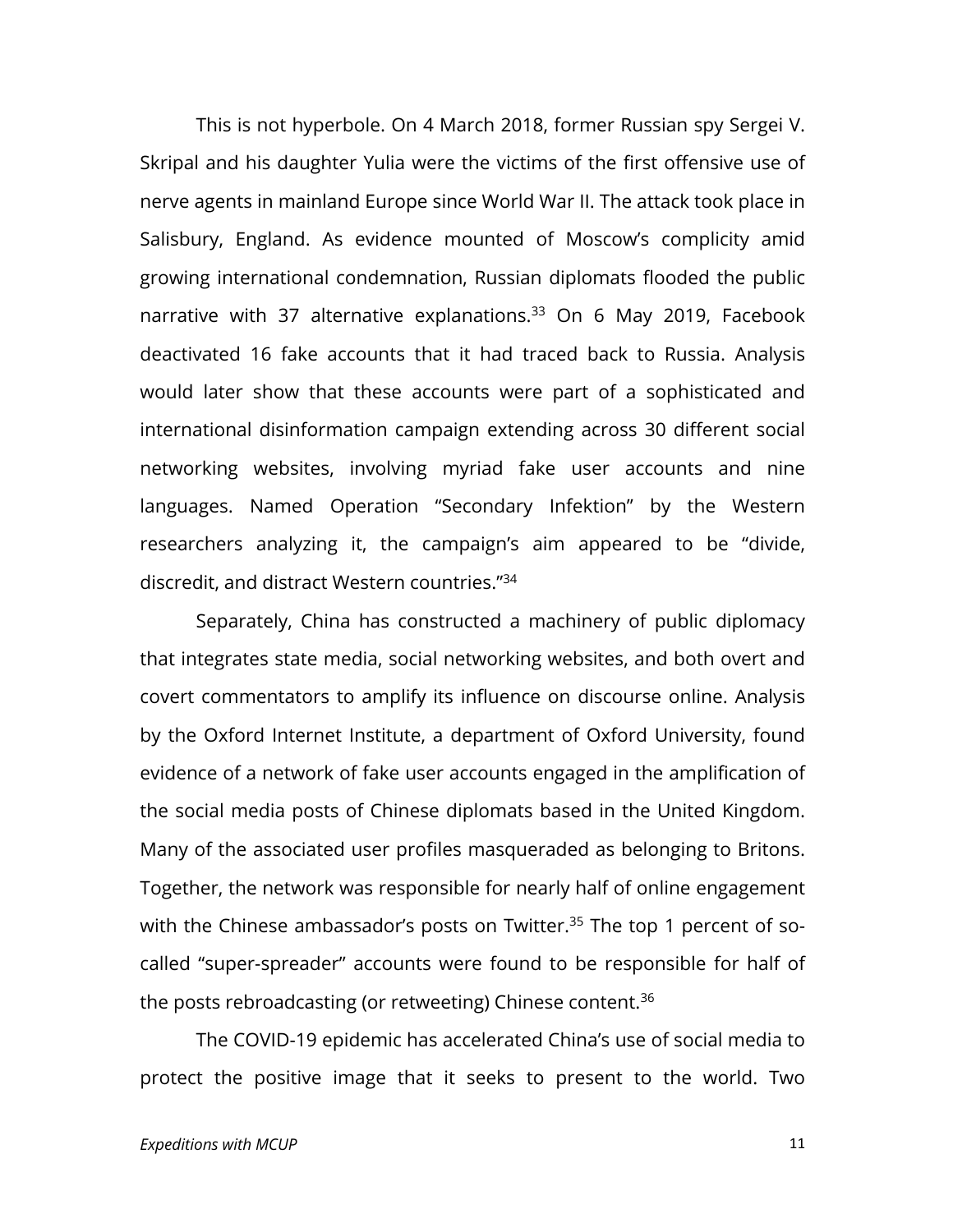examples of this are how Chinese diplomats respond to British Broadcasting Corporation (BBC) reporting on the possible source of COVID-19 and China's treatment of the Uyghur minority in Xinjiang by flooding social media with alternative conspiracy theories.37

The United Kingdom, being heavily invested in the status quo, is in active competition with two revisionist great power nations who possess the capability and the intent to subvert the rules-based international order via the cognitive domain.

**Figure 1.** Tweet by Chinese Consul General @ZhaLiyou suggesting evidence exists that COVID-19 originated in Maine, United States



CG\_Zha Liyou 查立友 3 @Z... · 19/9/2021 … Major suspect of covid via cold chain identified: A MU298 of Nov 11, 2019 carrying seafood from Maine, US to Huanan Seafood Market, Wuhan, Hubei via Shanghai.

During the next few weeks, many workers around around moving this batch of seafood got infected.

Dai Shihan @dssshhhhh · 19/9/2021 重大线索!华南海鲜市场疫情前收到可疑 美国海鲜。

入境

2019年11月11日, 凌晨4时4分, 东航 MU298次航班降落上海浦东国际机场。

机上搭载的一批美国冷链货物从机场北货运站 机舱卸下,运至国际货物进港区域等待入关。

Courtesy of Marcel Schliebs on Twitter (@m\_schliebs), 21 October 2021.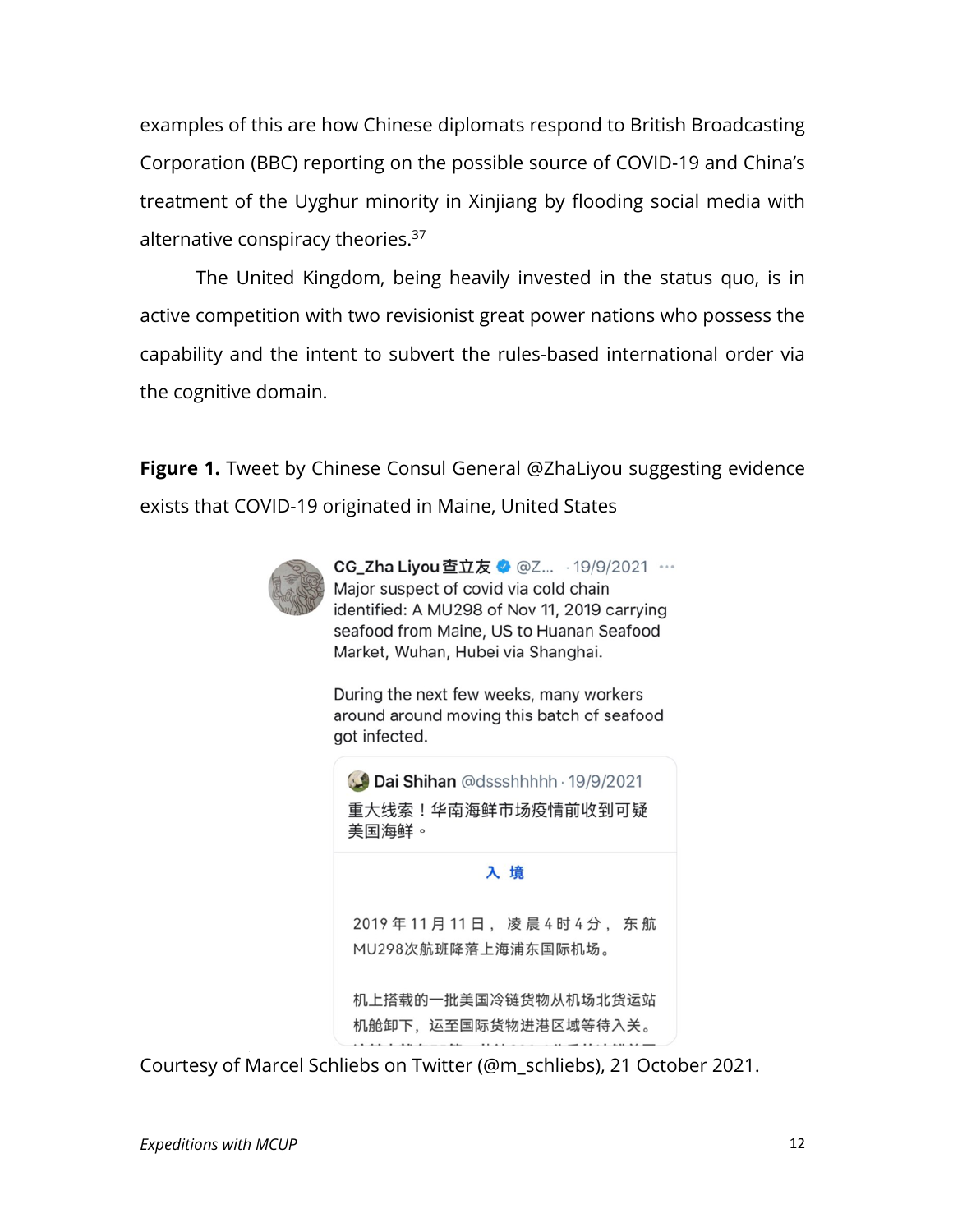British citizens exist in a state of information overabundance.<sup>38</sup> Through the ubiquity of smartphones and 95-percent internet connectivity, the overwhelming majority of the United Kingdom's electorate can be "tracked, traced, profiled and communicated with" most of the time.<sup>39</sup> Consequently, the electorate is targetable most of the time.

The burden of fact-checking the news in the United Kingdom is shifting from publisher to consumer. Audience share for broadcast news media is falling while younger adults are increasingly using social media as their main source of news.<sup>40</sup> This consumption shift is outpacing the development of digital literacy skills among the general population.<sup>41</sup> Illequipped to apply critical thinking to the news they consume, the digitally illiterate are the soft underbelly of the United Kingdom's cognitive domain.

Trust in the mainstream news media is falling. Between 2015 and 2019, the proportion of Britons reporting that they trusted most of the news most of the time fell from 50 to 40 percent.<sup>42</sup> Trust in the Fourth Estate (the press and news media) is a proxy measure of the health of a liberal democracy. If the light that journalism shines on threats cannot reach the electorate, decision-makers may be denied popular support for their emergency actions. The power of investigative journalism to hold the powerful to account is diminishing.

The United Kingdom has fully embraced social media. In 2020, 66 percent of the country's population were users, uploading hundreds of millions of photographs, videos, and audio files to social media networks daily.43 Though "the camera cannot lie" has never been true, images and especially videos remain powerfully persuasive nevertheless. Advances in machine learning now make possible the production of moving image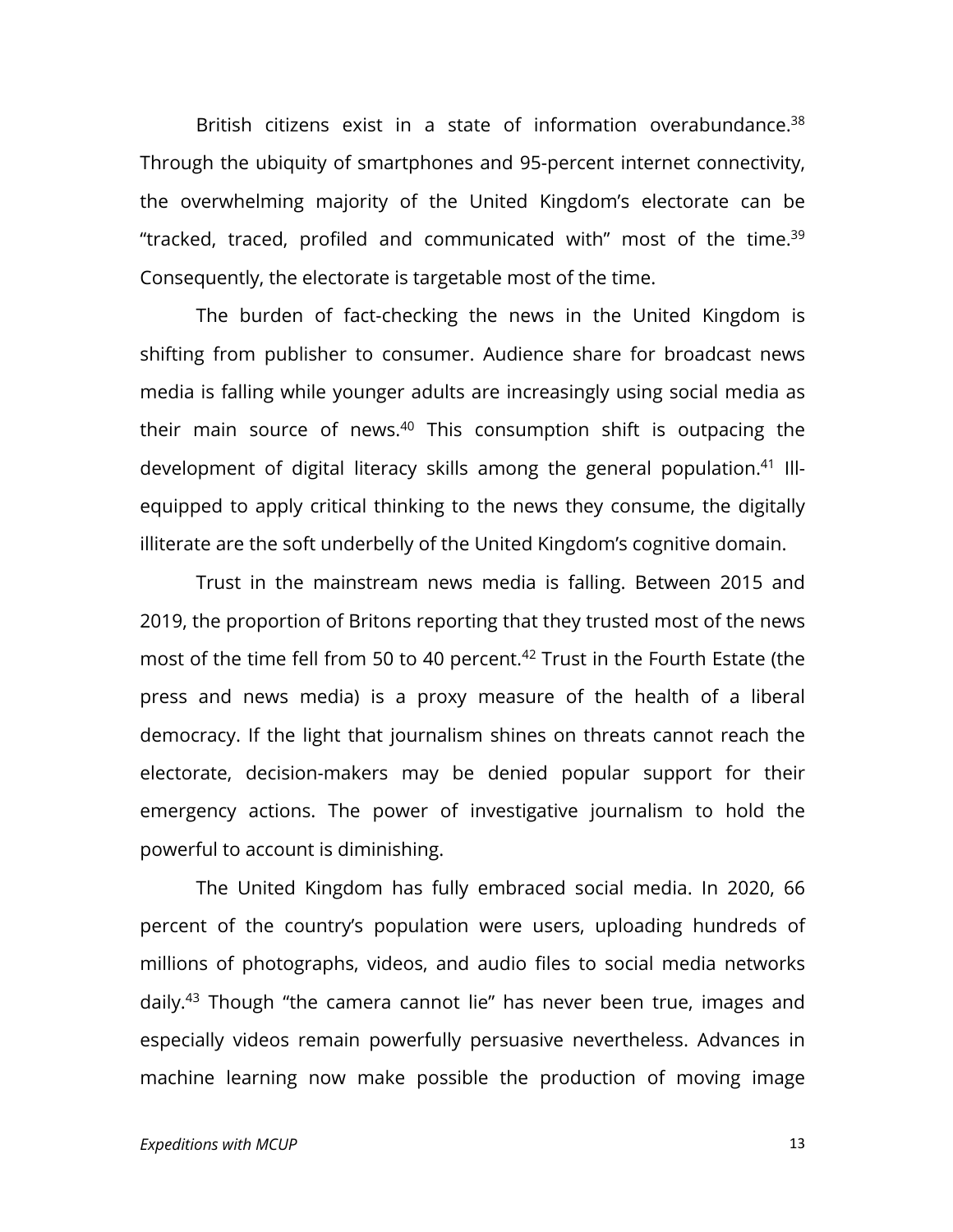disinformation in near real time. The result is known as a *deepfake*. While the average viewer remains just able to distinguish deepfakes from the real thing, this visual disinformation proves sufficiently unsettling as to leave some viewers uncertain of whether what they saw was genuine or not.<sup>44</sup>

Combined, the above factors indicate that the United Kingdom's cognitive domain is highly conducive to the viral propagation of disinformation, with a trend toward further deterioration. A 2019 parliamentary report titled *Disinformation and "Fake News"* diagnosed the United Kingdom as "clearly vulnerable to covert digital influence campaigns."45

Left unaddressed, the reasonable worst-case scenario is that a sufficiently organized actor could be successful in influencing the United Kingdom's public and formal agendas and subverting, delaying, or undermining an otherwise democratic decision with security consequences. Consequently, a battle could be lost without a shot being fired. The more likely outcome is that the cognitive domain will become a common—if not the primary—battlefield on which a revanchist Russia and a rising China will pursue their revisionist agendas. Contest there is cheap, deniable, and falls short of the threshold of kinetic warfare likely to trigger a military response from their competitors.

#### **Key Asymmetries**

Asymmetries define the balance of power in any domain. This second section of the net assessment explores the underlying causality and examines how the parties are pursuing the competition in the United Kingdom's cognitive domain. This exploratory study will concentrate on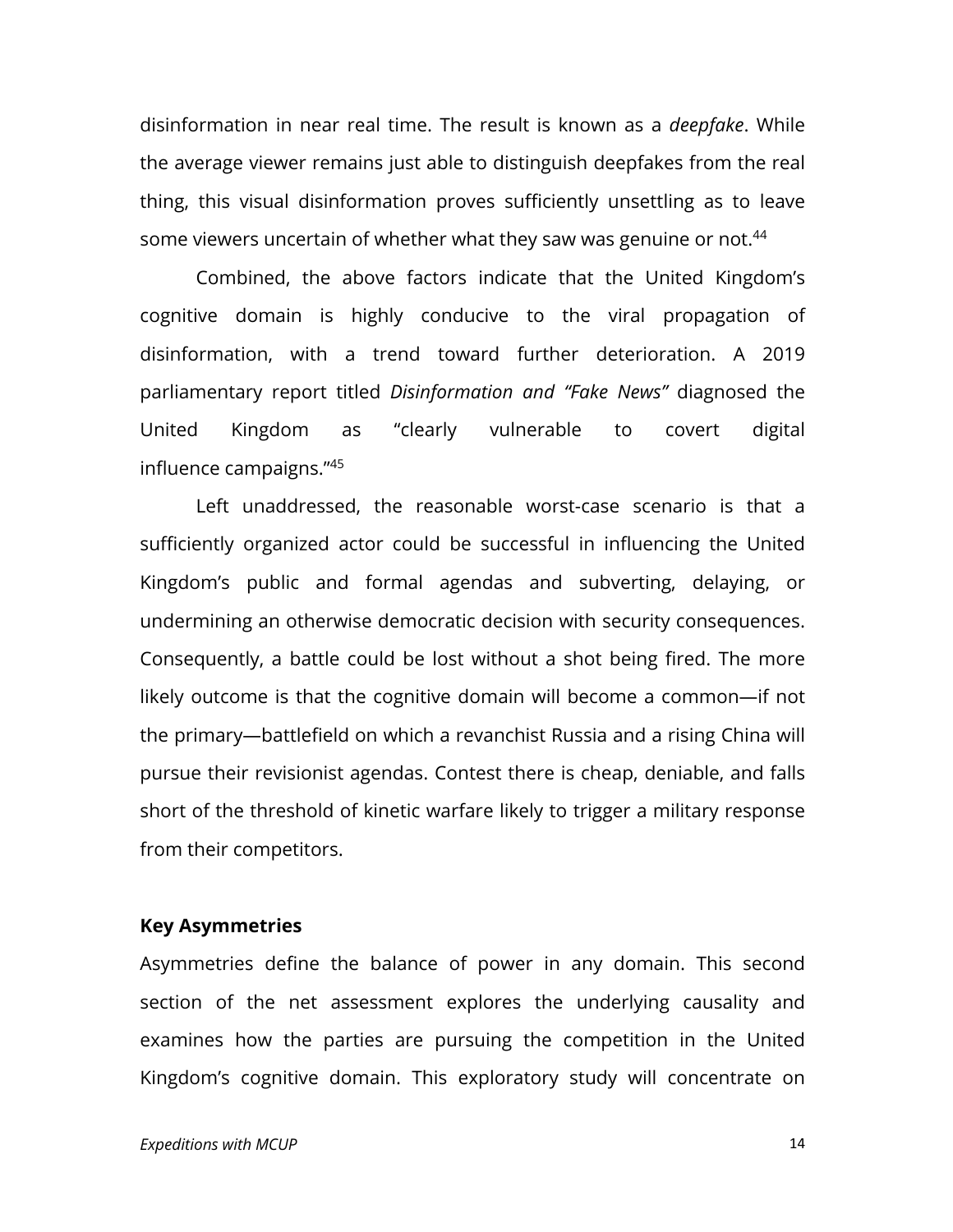three key asymmetries: doctrinal maturity, the relative ease of waging cognitive warfare compared to defending against it, and freedom of maneuver.

#### *Asymmetry 1: Doctrinal Maturity*

Russia and China both have established doctrines for waging cognitive warfare. The United Kingdom does not. Furthermore, institutional reluctance to explore this capability area weighs against its development.

Geoffrey Sloan's concept of doctrine highlights its cognitive connection as the means by which a commander combines their perception of the battlefield with theory to arrive at actionable orders: military doctrine "interprets ideas about war, and how they affect its conduct and its character, by combining strategic theories and operational plans into functional guidelines for action."46 Of the many available, this definition of military doctrine fits best with the subject of this monograph.

Russia's cognitive warfare doctrine is well documented under various pseudonyms, but the foundational concept is known as *maskirovka*. Maskirovka is the Russian word for military deception, of which Daniel P. Bagge provides a detailed contemporary analysis.<sup>47</sup> Deeply rooted in Soviet strategic culture, the Russian military has updated it for the Information Age. Julian Lindley-French refers to this evolution of the doctrine as "strategic Maskirovka," a coordinated disinformation campaign targeted at NATO member states and the command structure of the alliance itself, with the aim of discrediting and disrupting its functioning.<sup>48</sup>

According to Bagge, strategic maskirovka draws its strength from three sources. The first is the co-option of the internet, in particular social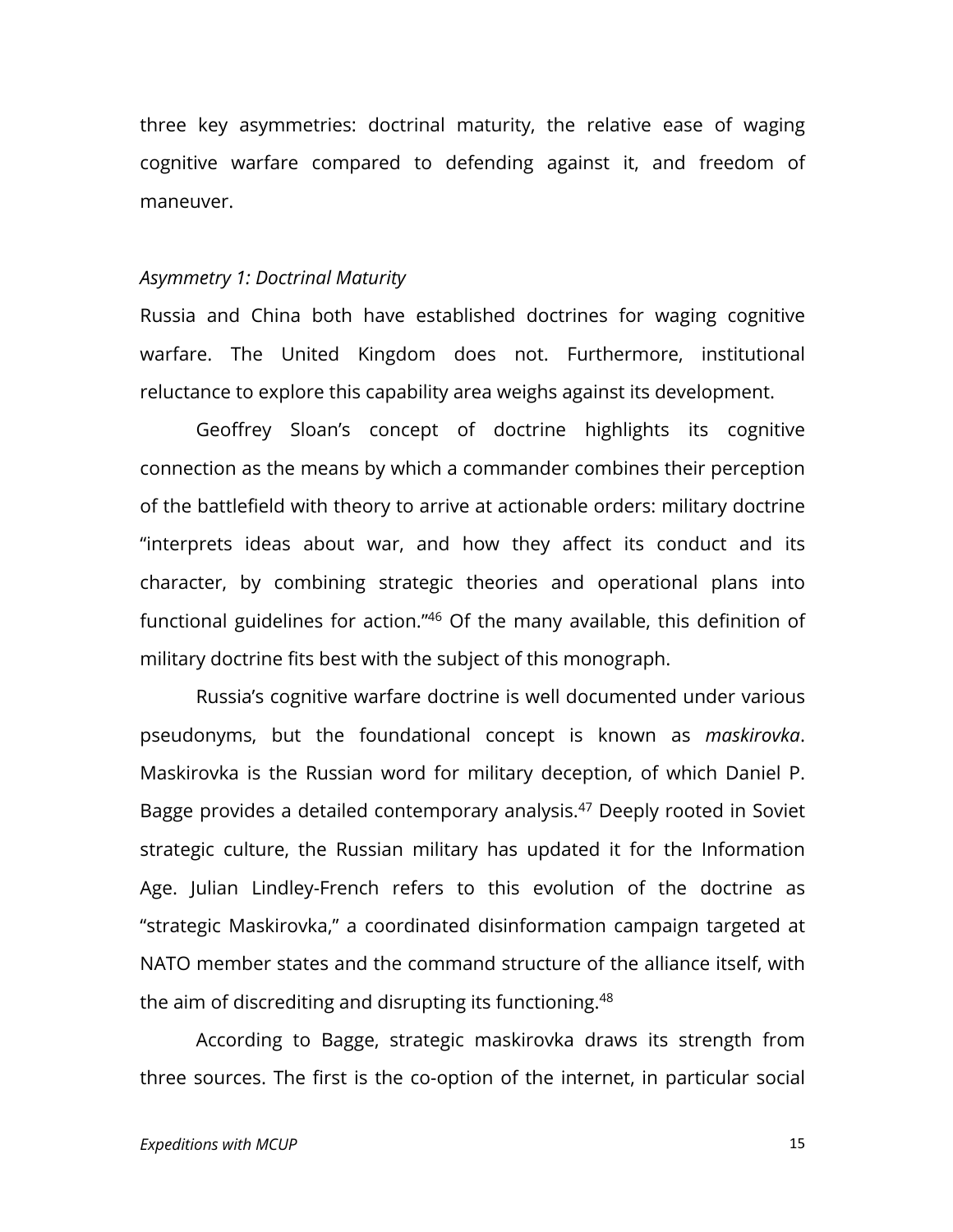media, to deceive the target audience at machine speed while preserving plausible deniability.49 The second source is cybernetics, the science of control and communication in animals, people, and machines.50 It is through this work that Russia has been able to supercharge the third engine of maskirovka: active measures. The concept of active measures can be traced back to Vladimir Lenin, the first leader of the Soviet Union. Russia has since updated it for the digital age. Today, active measures include overt (white) propaganda through international, state-sponsored media outlets like RT International and covert (black) information warfare through troll farms and botnet factories.

Russian attempts to influence public opinion in the United Kingdom during the 2016 European Union membership referendum and 2017 general election are evidence that the Kremlin is prepared to engage in cognitive warfare.51 But the threat this poses to democracy is undetermined, and evidence of actual harm is scant. A parliamentary report into Moscow's alleged interference in the politics of the United Kingdom, a redacted version of which Downing Street allowed to be published in July 2020, concluded that there was an absence of evidence of Russian interference in the 2016 referendum.<sup>52</sup> This, however, is not the same as a finding of evidence of absence. The same report found that the government of the United Kingdom did not commission a retrospective assessment of Russian attempts to influence voters in the referendum. An opportunity for the public and security establishment to learn the extent that malign actors were successful in maneuvering in the United Kingdom's cognitive domain seemingly unopposed—may now be lost.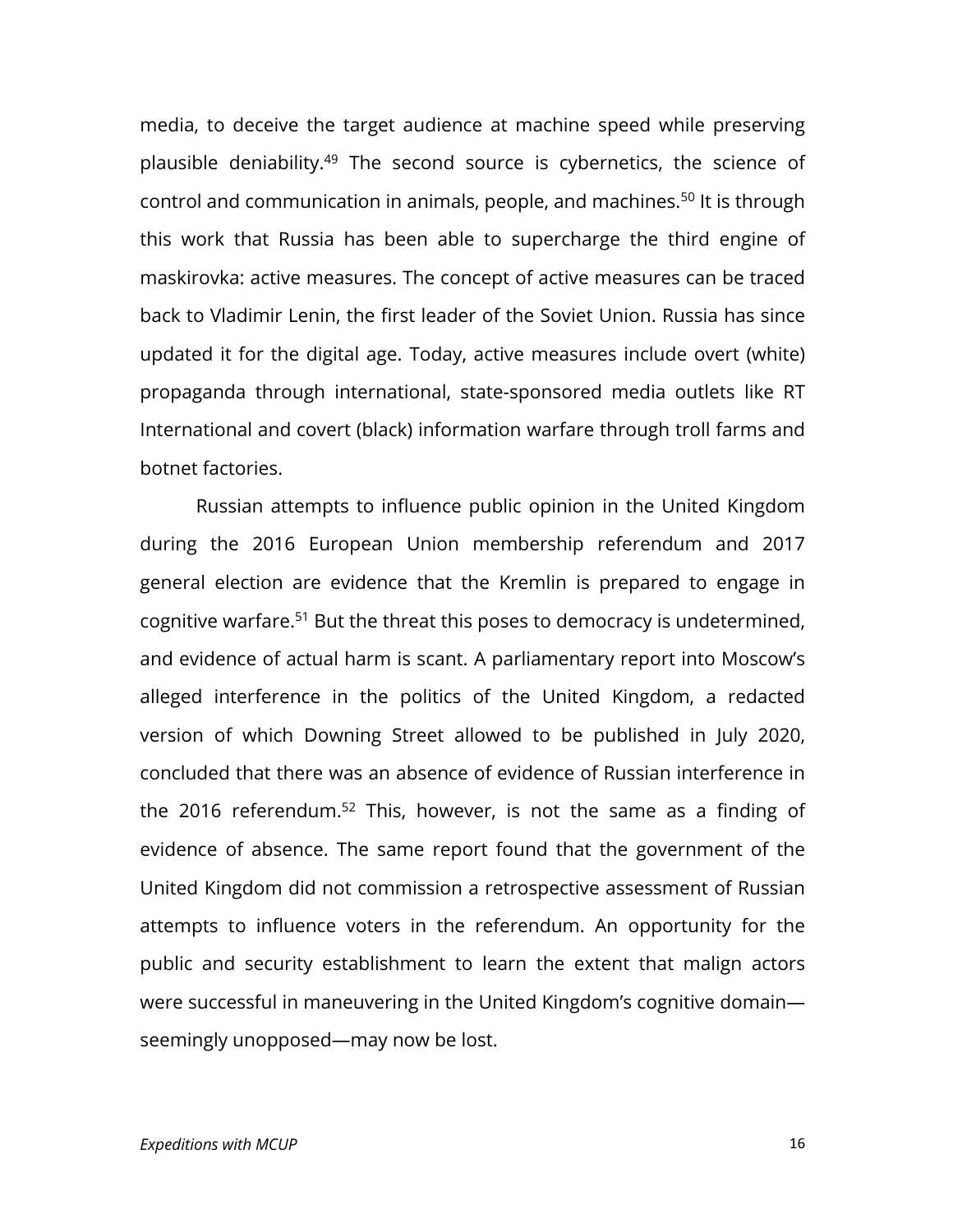Maskirovka is the mechanism by which the Kremlin tries to manipulate target audiences. As a doctrine, it explains the general "how" more than it does the specific "what." The latter is the realm of reflexive control theory. This guides the Kremlin's choice of what reality it wishes its target audience to perceive. Like active measures, it has evolved through the decades, with roots in the Soviet Union under Joseph Stalin, but its fruits lie in contemporary Russian thinking. Timothy L. Thomas' definition is rigorous: "Reflexive control is . . . [the] means of conveying to a partner or an opponent specially prepared information to incline him to voluntarily make the predetermined decision desired by the initiator of the action."53

The "reflex" refers to how the opponent's deliberations are steered in such a way as to choose a course of action that (unwittingly) is against their own best interests. At its heart, reflexive control pursues control of the enemy's decision-making processes.<sup>54</sup> The relevant asymmetry is Russia's apparent preparedness to employ this doctrine outside of wartime in the pursuit of its foreign policy ends. Should the Kremlin successfully exercise reflexive control over another state's *vox populi*, however temporarily, this would render acutely vulnerable the collective threat perception and therefore the securitization process that controls the emergency response. To Chinese military theorist Sun Tzu, this is the most skillful strategy of attack: to subdue the enemy without fighting.55

China's approach to cognitive warfare is very different, reflecting its more ambitious strategic goal. No single organ of the Chinese state is responsible for what it calls its Grand Overseas Propaganda Campaign.<sup>56</sup> Rather than try to co-opt Western social media to deliver its messaging through subterfuge and brute force as Moscow does, Beijing is taking a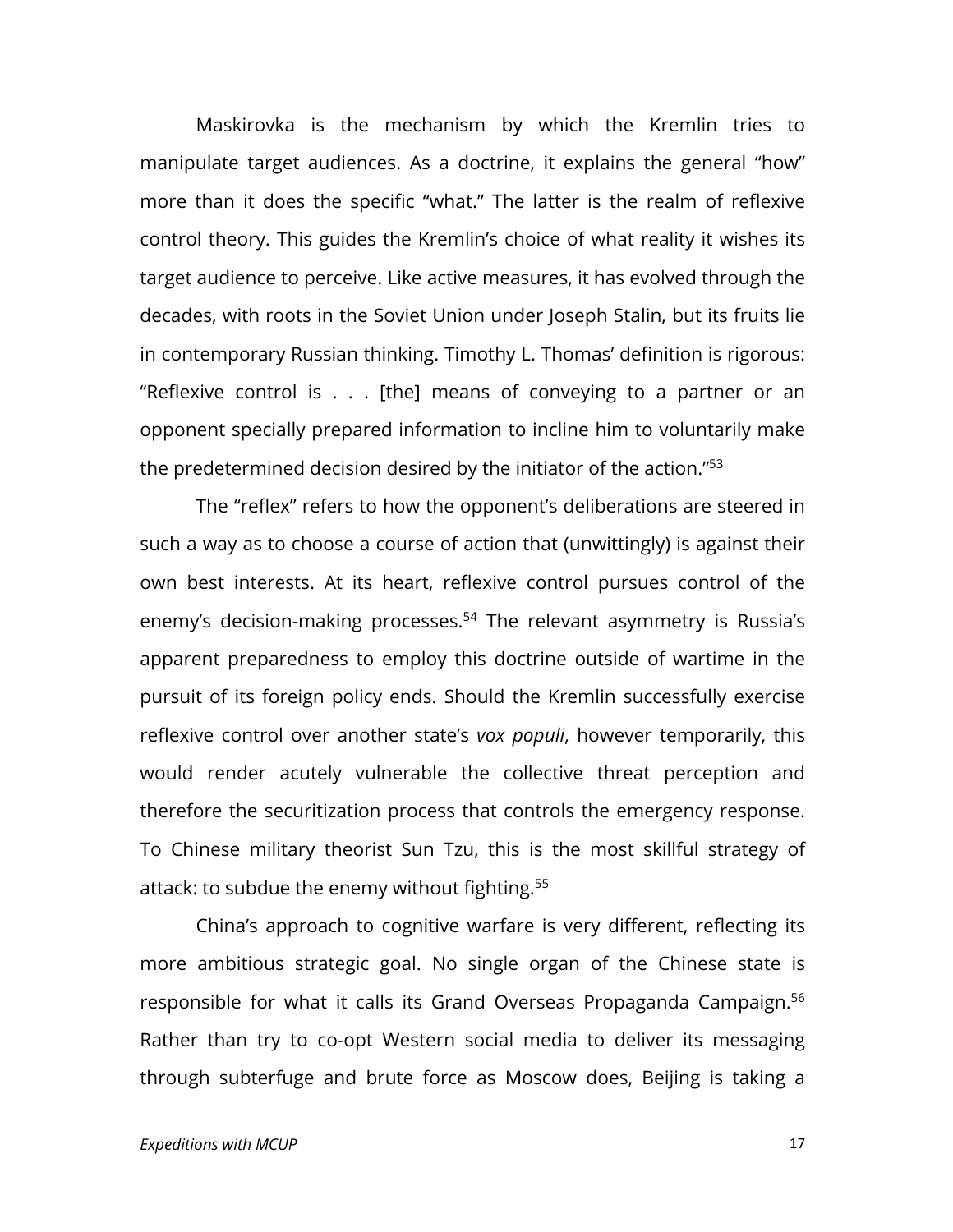longer-term and more strategic approach in the information environment: the pursuit of systemic advantage*.* 57

Shanthi Kalathil points to how, in the past decade, the Communist Party of China has taken influential positions in international media markets, especially in the continental United States, which would in theory allow it to shape reportage and editorial policy to be more sympathetic or positive to Chinese interests.58 China's involvement in the main media outlets in the United Kingdom has to date been modest. The international satellite news channel China Global Television Network (CGTN) has a regional production hub in London. However, in February 2021, the United Kingdom's communications regulator withdrew CGTN's broadcast license after finding that it was "ultimately controlled by the Chinese Communist Party."59 China also distributed a monthly pamphlet through *The Daily Telegraph* newspaper from 2010 to 2020. Beijing sponsors Confucius Institutes at British universities, but its most prolific presence is via Twitter from its diplomatic corps. As of yet, there is no compelling evidence that these efforts are achieving salience among the electorate of the United Kingdom.

Across a broad spectrum of activity, the asymmetry that China is exploiting is the lack of reciprocity. In 2020, the World Press Freedom Index of 180 states ranked the United Kingdom at number 45 and China at number 177.<sup>60</sup> Simply put, neither British journalists nor British diplomats enjoy the same freedom to participate in the public discourse in China that liberal democratic principles afford to their Chinese counterparts (and everyone else) in the United Kingdom.

Little is known of the United Kingdom's offensive cognitive warfare capability. London's equity in the rules-based international order limits its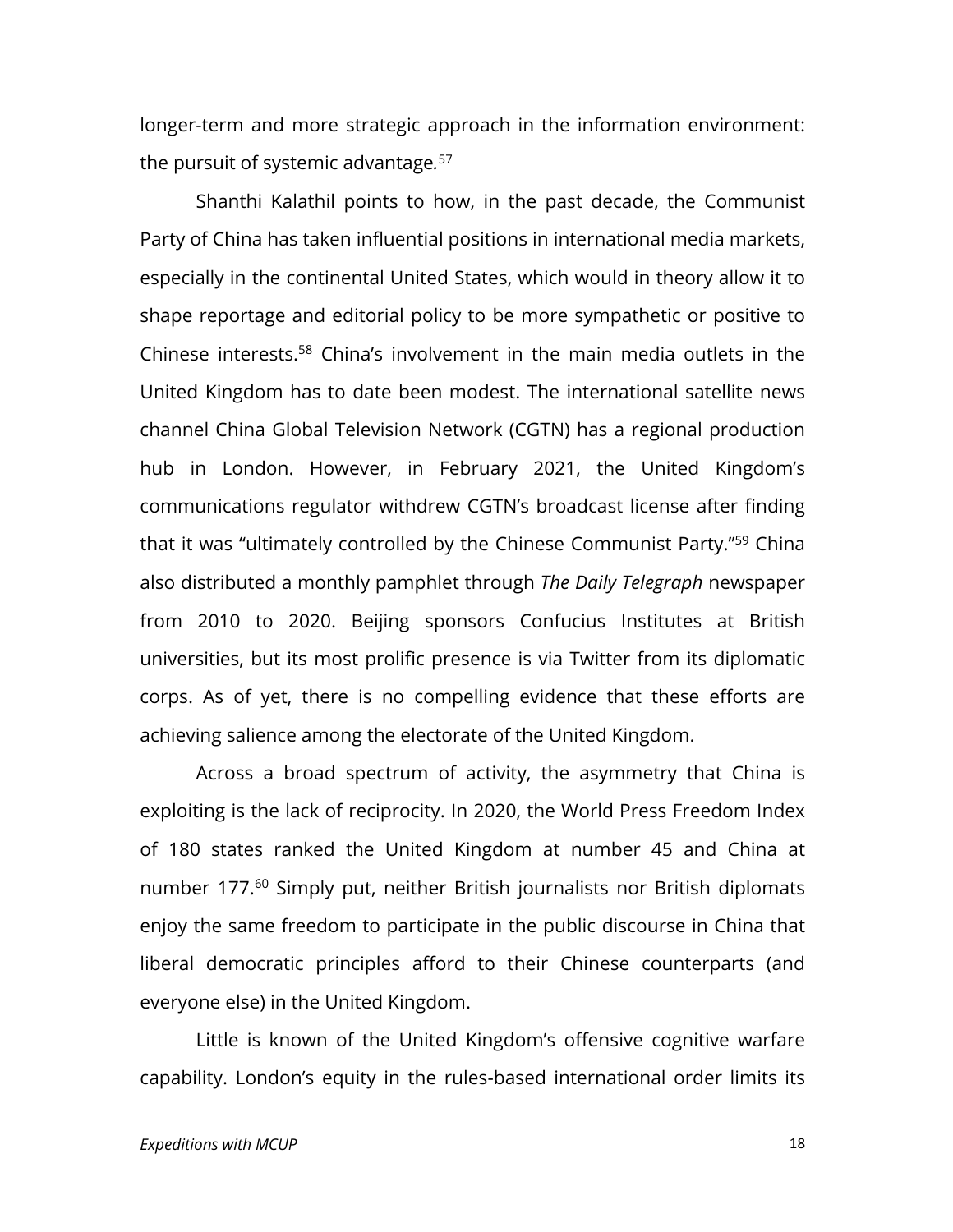appetite to exploit the cognitive domain, especially offensively. The United Kingdom's ethics of state communication preclude the peacetime use of deception in general and troll farms and/or botnets in particular.61 Following the end of the Cold War and the rapid growth of the internet, state use of disinformation has become antithetical to liberal democracy. As Thomas Rid puts it, "it is impossible to excel at disinformation and at democracy at the same time."<sup>62</sup> Use of the former undermines trust in the institutions on which the latter depends. However, while deploying a cognitive warfare capability is fraught with difficulty for liberal democracies, this does not render the cognitive domain indefensible by them. In fact, the cognitive domain is vital ground for the correct functioning of democracy itself. So, while the United Kingdom has no published doctrine for the cognitive domain, it has not been idle in exploring its options there.

In February 2018, the United Kingdom's Home Office announced the development of an AI (artificial intelligence) capable of detecting 94 percent of Daesh (Islamic State) propaganda videos with 99.995 percent accuracy.<sup>63</sup> Separately, the United Kingdom's National Security Communications Team was behind a Global Coalition website designed to counter Islamic State disinformation by providing credible open-source information on the situation in the territory it had formerly held.<sup>64</sup> The British Army's 77th Brigade now includes counteradversarial information activity among its capabilities.<sup>65</sup> Furthermore, the government of the United Kingdom has established specialist units to identify false narratives and coordinate a pan-Whitehall response.<sup>66</sup> Admittedly, these are nascent and somewhat disconnected capabilities, lacking the binding principles (such as a doctrine)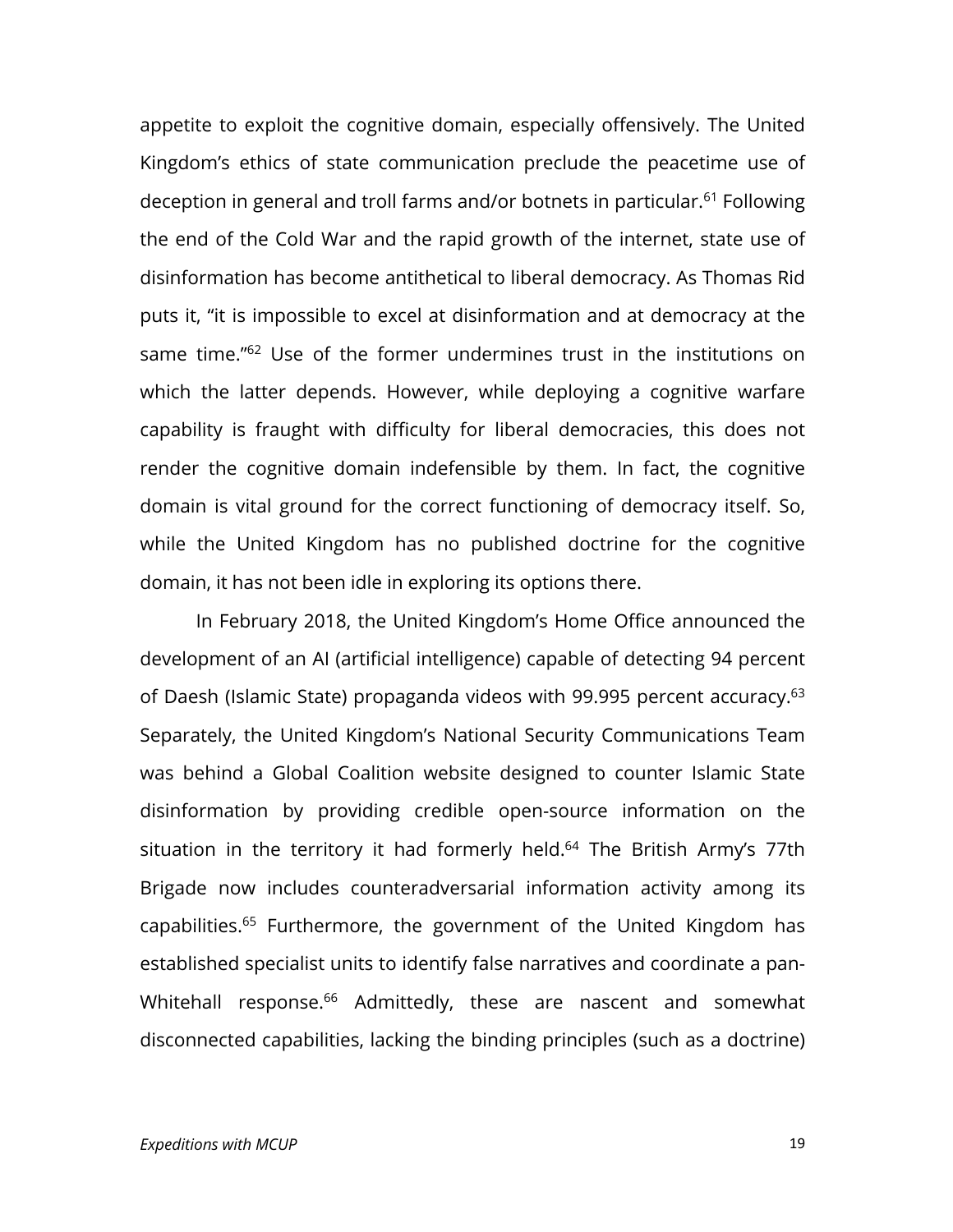that would enable their mutual employment and reinforcement in pursuance of a common strategic end.

In the United Kingdom, information advantage was reconceptualized in a 2018 Joint Concept Note known as JCN 2/18. This document describes the United Kingdom as being threatened in the cognitive domain and sets out actionable steps that the national security enterprise could take in response. The foreword, written by Air Marshal Edward J. Stringer of the Royal Air Force, is a treatise on cognitive warfare, advocating for "a cultural transformation and a conceptual foundation that puts information advantage at the heart of 21st Century deterrence and campaign design."<sup>67</sup> Yet, the first print run of this document was pulped following an objection from the Ministry of Defence's Directorate of Defence Communications about the inclusion of the concept of information maneuver to deceive public audiences.68 As Robert R. Leonhard wrote, "Ultimately, history will scoff at such [lofty] pretensions just as today we laugh at feudal prejudices against gunpowder."69

The United Kingdom published its latest *Integrated Review of Security, Defence, Development and Foreign Policy* in March 2021. Like JCN 2/18, the integrated review acknowledges that weaponized disinformation is a threat to democracy.70 Government departments, especially the Ministry of Defence, are now programming the capabilities necessary to meet the demands of the integrated review. While the report cited Russia and China's heavy investment in cognitive warfare as a challenge to democratic societies, the government of the United Kingdom has not yet committed to anything beyond "thoughtful investment" in response.<sup>71</sup> Should the integrated review not lead to the development of the thinking and capability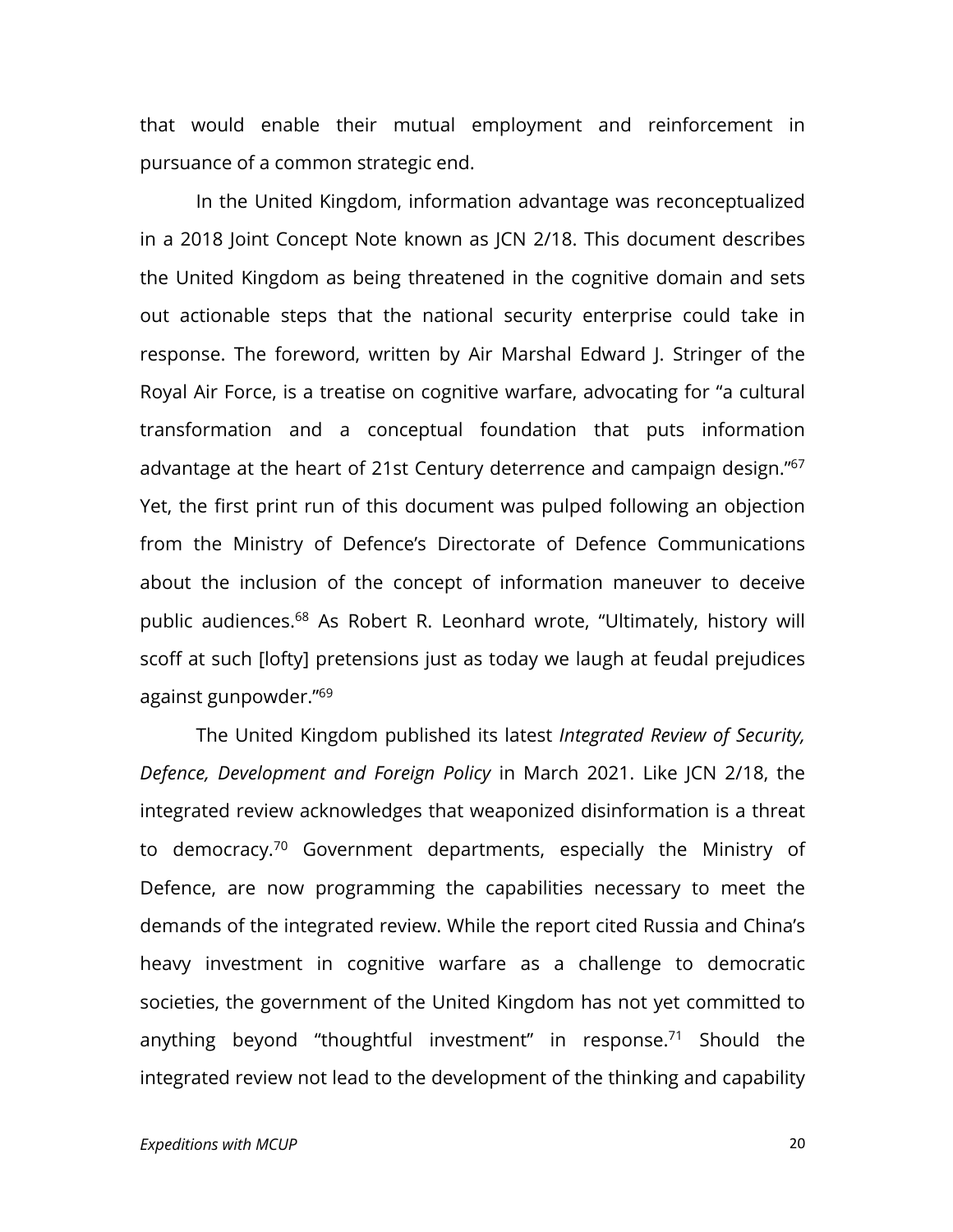identified in JCN 2/18, it will not be a failure of imagination but a potentially pyrrhic victory of ethos over pathos.

## *Asymmetry 2: The Relative Ease of Waging Cognitive Warfare Compared to Defending against It*

In the long term, cognitive warfare is easier to wage than it is to defend against. The party with the greatest strategic patience has the advantage. This is an asymmetry with two axes. The first relates to audience sensing: defending nations must understand who constitutes their vulnerable audience if a counterdisinformation campaign is to be properly targeted. An aggressor need not be so meticulous and may change strategies at will in the quest for one that delivers results. The second axis relates to tenacity: the defending state must prevail over every attempt to influence its democratic processes while the aggressor can achieve lasting advantage from a single success.

Just as an epidemiologist will look to identify the groups of hosts that are most susceptible to a pathogen, so a defensive strategy for the United Kingdom's cognitive domain would need to identify the audience(s) most inclined to be persuaded by any given disinformation campaign. The common aim is to focus intervention efforts where they will have the most impact on the spreading contagion. Target audience analysis of Chinese and Russian cognitive warfare capabilities is therefore an important step toward a risk assessment and/or mitigation strategy. Given the paucity of opensource analysis of audiences in the United Kingdom, there is value in examining target audiences in the United States to find parallels. Separate studies by the Rand Corporation and the Atlantic Council both identified "the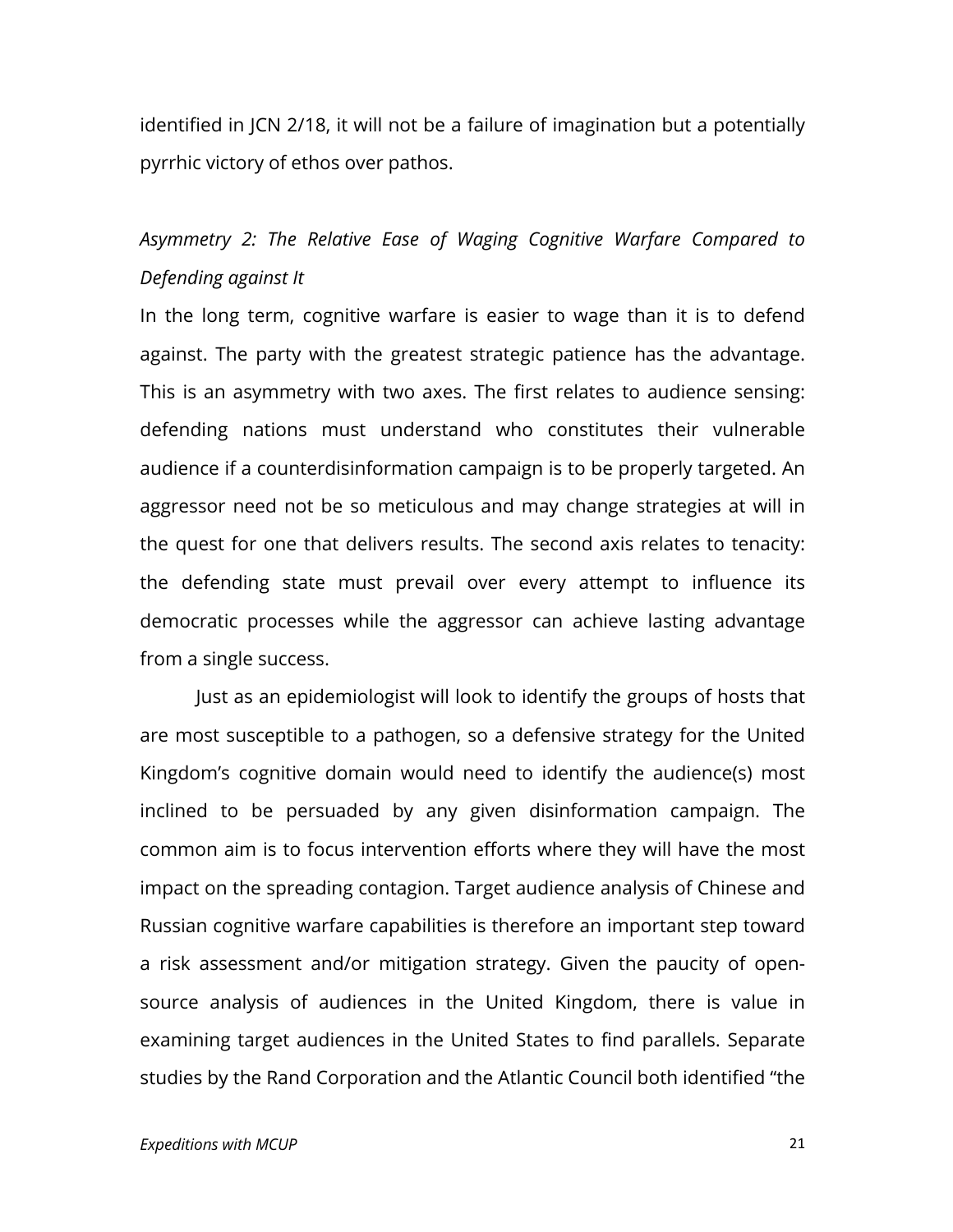global ethnic Chinese diaspora [as] a favorable vector of influence for Beijing to leverage," particularly in United States.<sup>72</sup> However, Chinese people account for less than 1 percent (400,000 to 600,000 individuals) of the population of England and Wales.73 Even in the United States, the proportion of the population estimated to be ethnic Chinese in 2020 was 1.6 percent (5.4 million individuals).74 Neither group seems large enough to influence the *vox populi* in either state. Therefore, it can be concluded that China must address a broader target audience if it is to ever be successful in influencing the public agenda extraterritorially.

The term *target audience* is not helpful since it presumes the deceptive message is hyper-targeted and that the agent provocateur can be sure by whom their message will be seen and the course that its viral spread will take. This may be so in electoral campaigns that, quite legally, use features like Facebook's lookalike audiences, but Russian methods are more akin to a viral contagion than hyper-personalized medicine. Consequently, it is more important to understand which subset of all the potential recipients of a message will be most susceptible to it than it is to know who the intended target is. The former provides a tangible locus for action to either prevent infection (vaccination) and/or to contain its spread (mitigation). The latter may provide insight into the aggressor's desired outcome, but this may also be unknowable within a relevant timescale. The more significant cohort in cognitive warfare, therefore, is the *vulnerable audience*: those persons most likely to be persuaded by a given disinformation campaign and act upon that persuasion in a way that influences the public agenda.

Fortunately, and as an example of the value of net assessment, the dearth of research on vulnerable audiences in the United Kingdom does not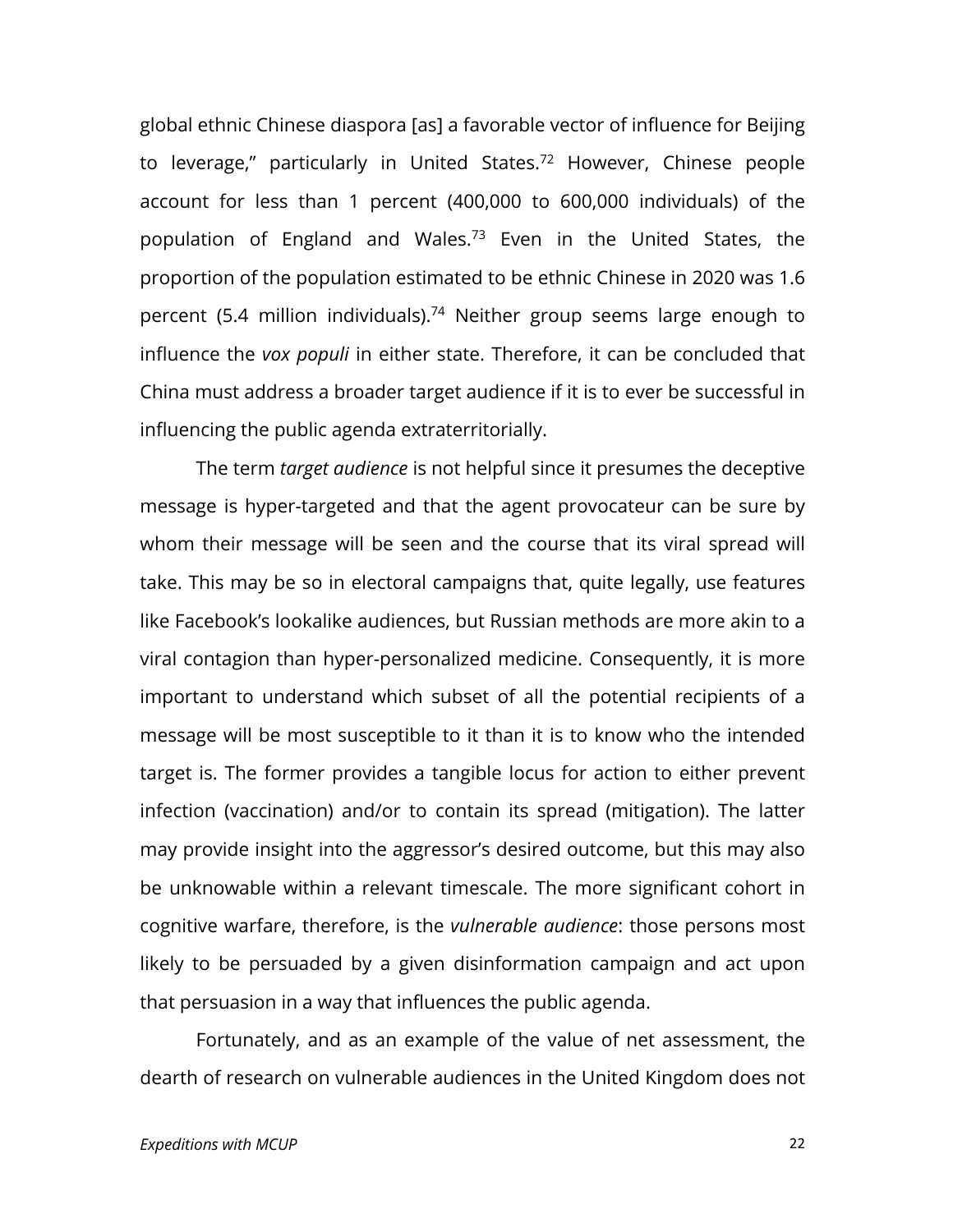prevent identification of asymmetries. The aggressor in a cognitive warfare campaign has the relative freedom of measuring, testing, and adjusting the impact of their actions in the open-source media of their target. Conversely, the targeted state cannot afford to wait until the public agenda has shifted, since by then the damage is done. Its challenge of monitoring sentiment and deploying appropriate interventions must be continuous and upstream since the other party need only be successful once in influencing a supposedly democratic decision to effect lasting change. The best form of infection control is to prevent it taking hold in the first place: digital literacy is to cognitive warfare as vaccination is to contagion. Therefore, a whole-ofgovernment defensive strategy in the cognitive domain should include digital literacy as a central tenet.

Digital literacy is nested under "media studies" in the United Kingdom's education curriculum. However, the subject has a reputation for lacking academic rigor among both educational policymakers and parents.<sup>75</sup> As a likely result, the subject is taken by only a small proportion of each cohort—less than 6 percent of the class of 2019.76 The United Kingdom is missing the opportunity to equip its citizenry for life with digital literacy skills and thereby bolster its resilience to disinformation.

#### *Asymmetry 3: Freedom of Maneuver*

Revisionist states enjoy freedom of maneuver in the United Kingdom's cognitive domain that the United Kingdom chooses not to exploit reciprocally. State legislatures must strike a balance between the antithetical ideals of cognitive domain security and the free movement of information and ideas. Hitherto, the government of the United Kingdom has left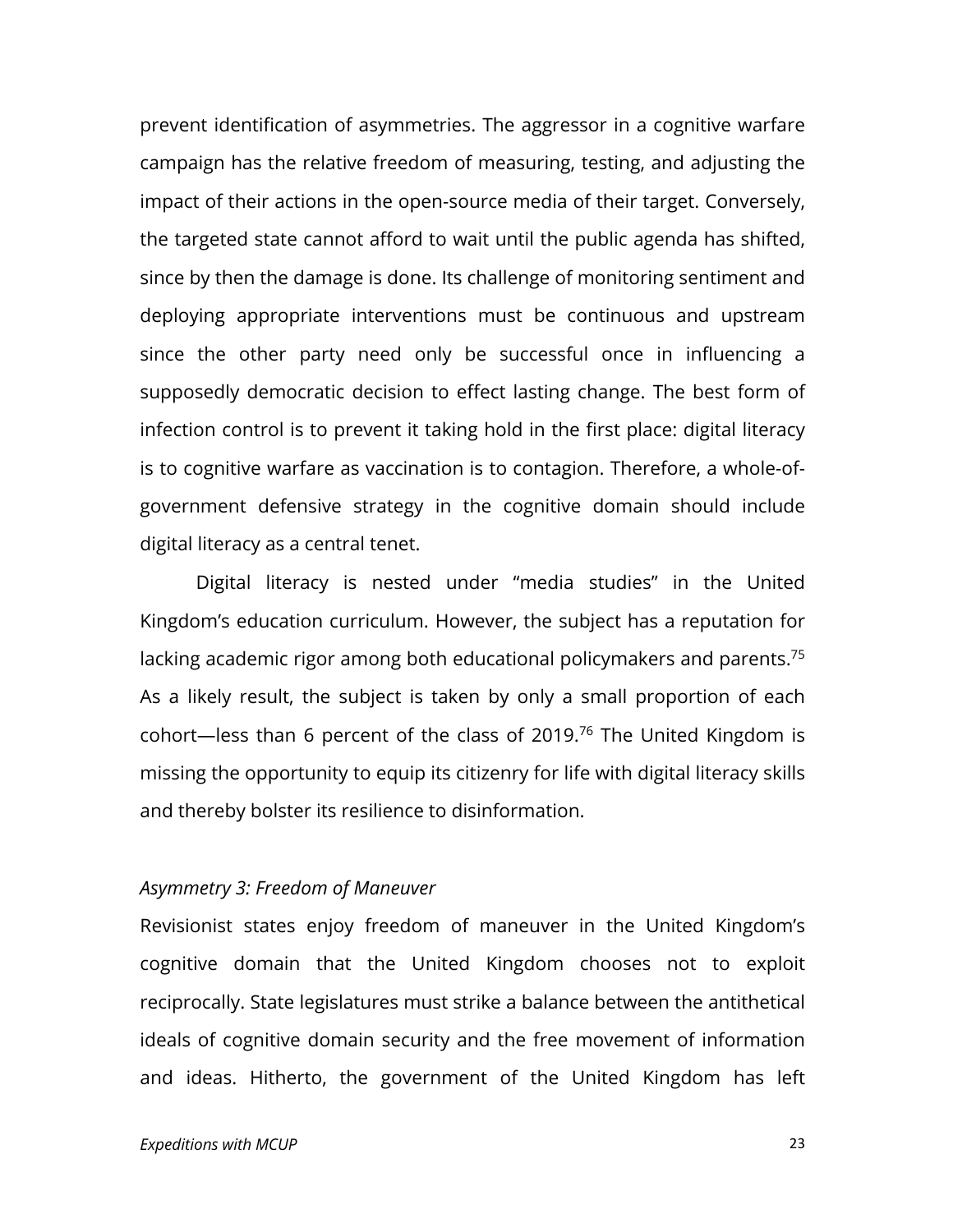internet-mediated communications and social media largely unregulated. China's approach is the polar opposite, featuring tight central control and heavily censorship, while Russia's hybrid model is drifting toward the Chinese example. A combination of technical means and strict regulation of all forms of media protects the Communist Party of China from the galvanizing effect that social networking websites can have when citizens share dissenting opinions or try to coordinate protests online. At the same time, light regulation of social networks and messaging services in the United Kingdom affords Beijing freedom of maneuver in the British cognitive domain that London does not enjoy in mainland China. Whereas Russia is years from achieving the same level of internet sovereignty as China, when compared with the government of the United Kingdom, the Kremlin is relatively unconstrained in the use of disinformation in its public diplomacy.

This asymmetry emanates from the legal frameworks of the protagonist states. The examination of each begins with Russia.<sup>77</sup> While its estimated 91 million users enjoy largely unfettered access to the internet via some 3,500 internet service providers, the Russian state has shifted significantly toward digital authoritarianism since the widespread civil unrest of 2011–13.78 A free flow of information presents Moscow with two problems. First, the Russian security services lack the technical means of enforcing their laws online, especially when it comes to content served by providers based overseas. Second, the popularity of Western social media services such as YouTube and encrypted messaging services like Telegram among Russians stays the state's hand in simply blocking them for fear of stoking public dissent.<sup>79</sup>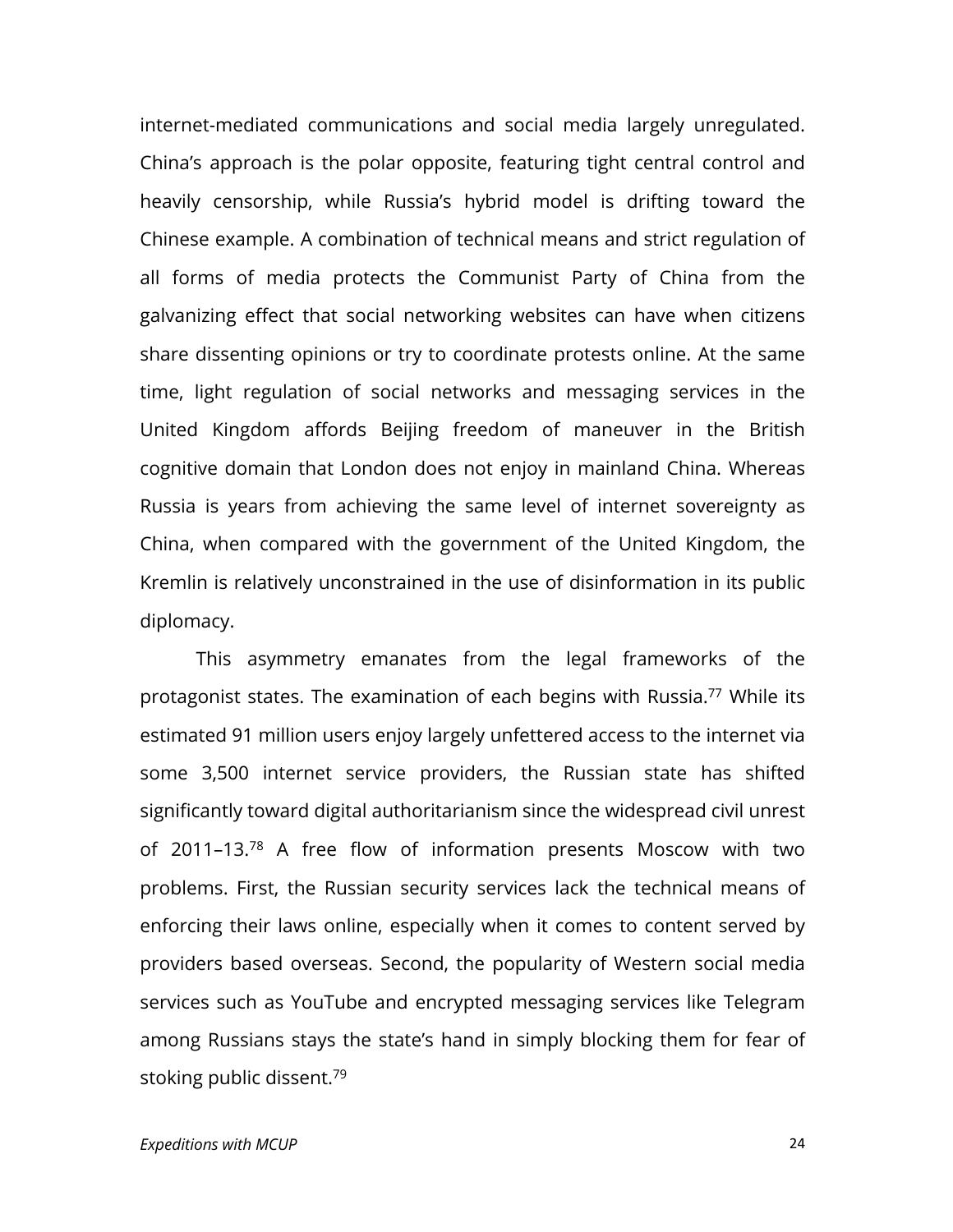The Russian State Duma legislated to address these shortcomings in 2019.<sup>80</sup> Critics fear that the new laws codify state censorship of the internet. Separately, a series of legislative amendments legalize state monitoring of information flowing across and within Russia's borders and require installation of infrastructure that would theoretically enable the walling-off of Russia from the global internet. If Moscow can implement this legislation successfully, which is by no means certain given the expense and technical challenges involved, the result will be a "centralized management system of the internet by the state authority."<sup>81</sup>

China's laws on disinformation are among the world's strictest. $82$  For example, in mainland China it is an imprisonable offence to spread "fake news that seriously disturbs public order through an information network or other media." Furthermore, there is no press freedom; online news providers may only share stories that have been published by the state press agency, Xinhua, or by one of its provincial equivalents.<sup>83</sup>

In addition to its strict regulation of all media, China has designed and constructed its domestic internet infrastructure with information control at its heart. The Golden Shield Project, known colloquially as the "Great Firewall of China," is a tightly integrated system of hardware and software filters that permits a variety of censorship techniques at the national scale.<sup>84</sup> Many foreign websites, including Google, Twitter, and YouTube, are inaccessible to Chinese users, who instead use domestic equivalents such as Baidu (replacing Google) and Sina Weibo (replacing Twitter).85

Relative to China and Russia, the United Kingdom currently regulates its domestic internet very lightly. This looks set to change. Parliament is consulting on an Online Safety Bill that, if passed into law, would hand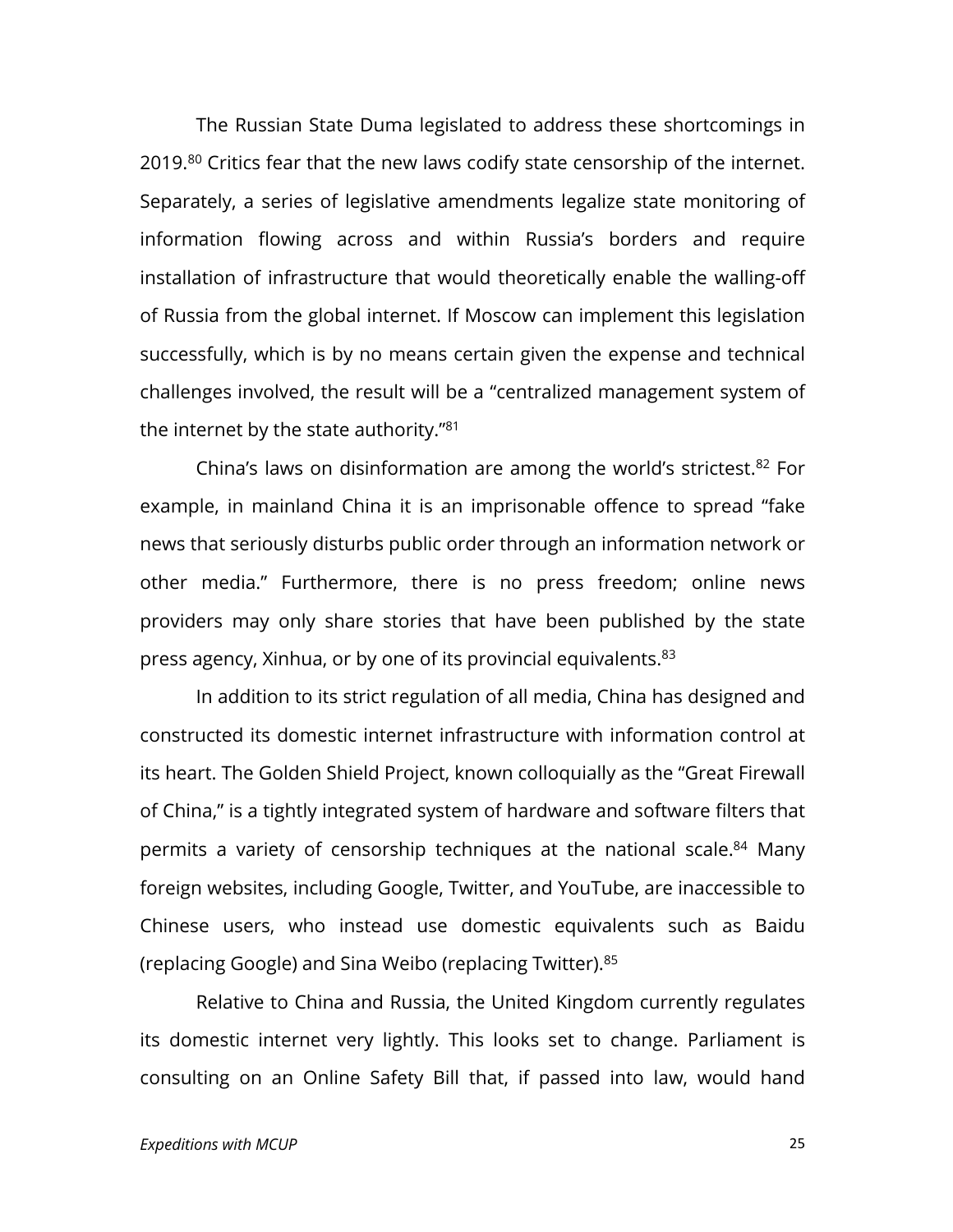substantial powers to the United Kingdom's communications regulator, the Office of Communications.<sup>86</sup> The bill would impose many new legal duties on online platforms, including one to protect their users from coming to harm. Contentiously, the bill extends these duties to include protection from content that is legal but might be harmful to adults, such as misinformation on vaccines. Such a move is described by free speech campaigners as "the most significant change in the role of the state over free speech since 1695," a reference to the lapsing of the English government's legal power to censor printed material before publication.<sup>87</sup> The bill seeks to balance new duties toward the individual with new duties toward public goods, in particular its agenda. Social networking websites would be required to protect "the right of users . . . to freedom of expression within the law" and "content of democratic importance."88 In this latter case, the legislation would protect content that "is or appears to specifically intended to contribute to democratic political debate in the United Kingdom."89 To give the legislation teeth, the Office of Communications would be empowered to levy fines on social networking websites up to 10 percent of their annual global revenue. In Facebook's case, this would represent a maximum fine of more than \$8 billion USD.<sup>90</sup> However, until and unless Parliament passes the bill into law, the United Kingdom's internet will remain largely unregulated space.

Turning to the use of the internet in public diplomacy, international law prohibits the publication of bellicose propaganda or material intended to incite civil disobedience in another state but is silent on the waging of disinformation campaigns with a subthreshold intent to, say, influence democratic processes.<sup>91</sup> One of the principles of liberal democracyfreedom of expression—is being used as a weapon against it.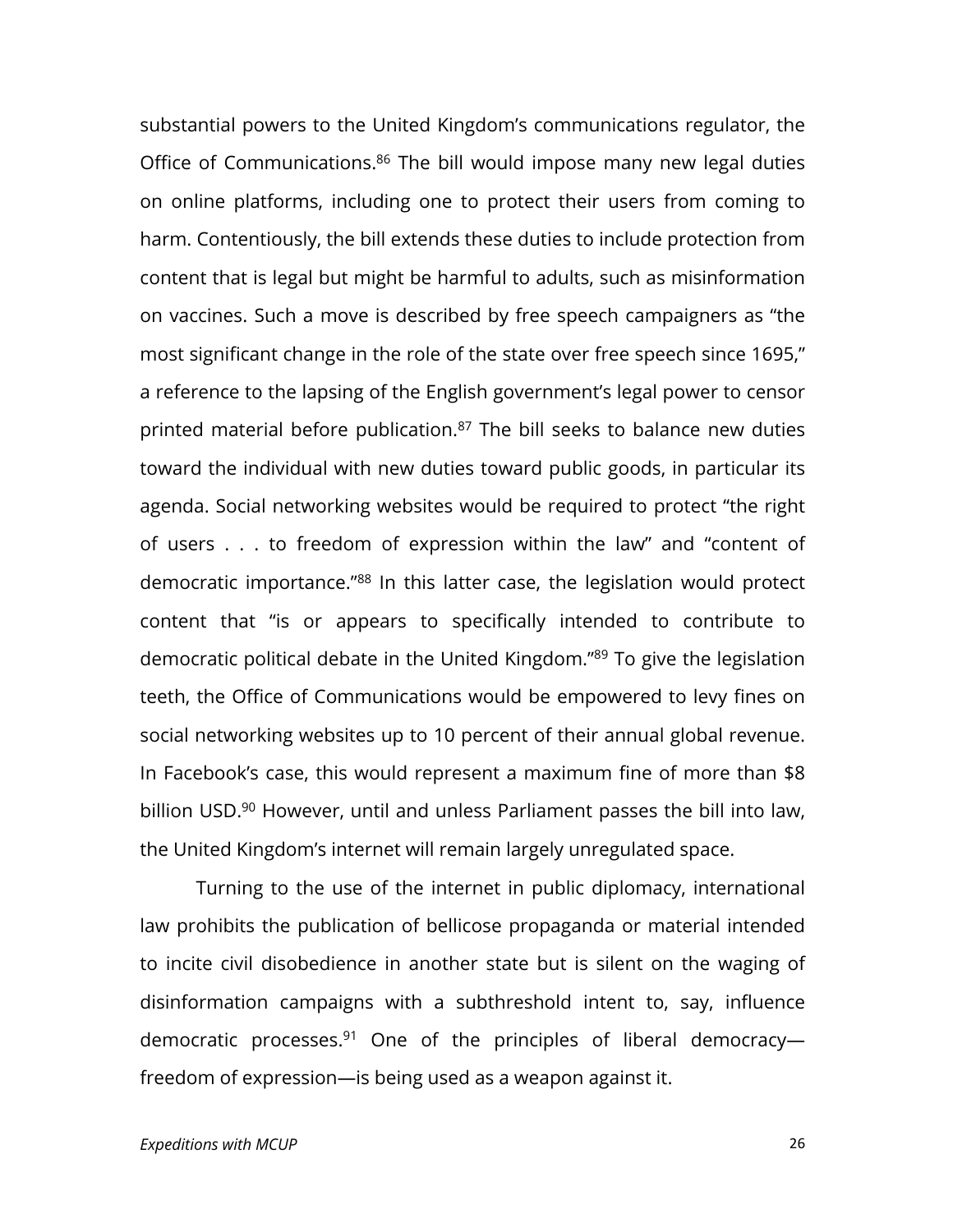The United Kingdom's national security community is aware of the growing threat to the cognitive domain. Perhaps understandably given the sensitivity of the subject, the nation's policy and capability toward cognitive warfare is not in the public domain and is therefore beyond the reach of academic analysis here. Certainly, competition in the cognitive domain did not feature in the United Kingdom's most recent *National Cyber Security Strategy* nor has the issue been the subject of a specific inquiry by the House of Commons Defence Select Committee.<sup>92</sup> The single outward demonstration of the United Kingdom's intent to acquire the capability to counter online threats is the announcement of the creation of the National Cyber Force in October 2019.<sup>93</sup> From what is known about this force, it is not clear whether its mandate will extend beyond scientific and technical cyber security and defense into the cognitive domain.

#### **Major Uncertainties**

This third section identifies four recognized unknowns in the assessment above that have the potential to significantly impact the conclusions reached should they play out unexpectedly.

First, the reasonable worst-case scenario is highly speculative. The hypothesis that the public agenda could be steered by a foreign power or nonstate actor is unproven. It could be that the threat to national security is misquantified in either direction.

Second, without intervention from the state, the pace at which digital literacy will evolve to naturally regulate the impact of disinformation is unknown. If swift, then this would reduce the salience of cognitive warfare in security terms.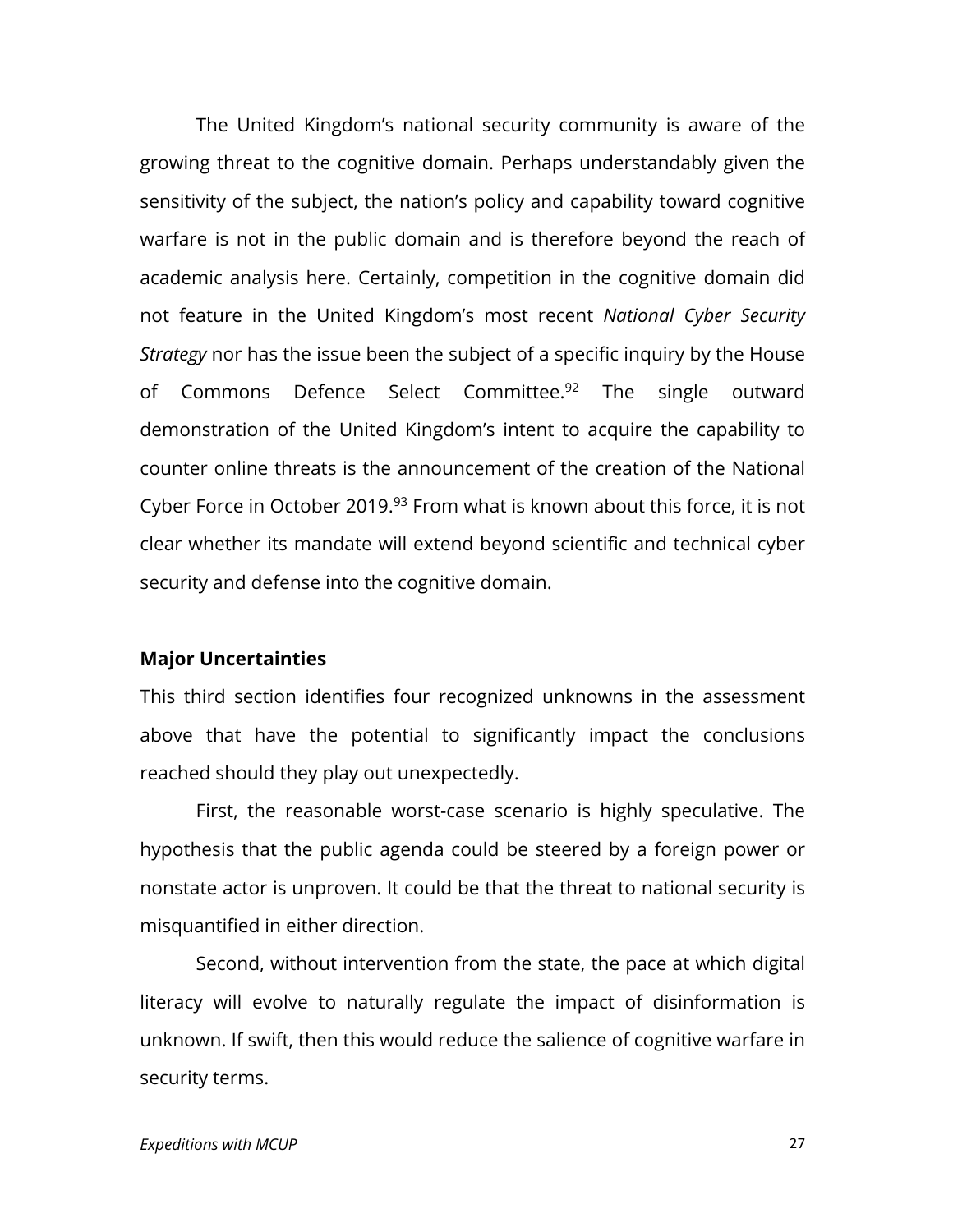Third, the pace at which social media networks will develop and implement effective frameworks of self-regulation is unknown. If selfregulation can be achieved and sustained such that the networks are substantially less conducive to the viral dissemination of disinformation, this would mark an important development in redressing the asymmetry between liberal and illiberal societies in the cognitive domain.

The final unknown relates to the magnitude of the threat faced by the United Kingdom in the cognitive domain relative to threats in other domains. One international commentator argues that, left unaddressed, the potential damage to the United Kingdom's interests in the cognitive domain will still be less than the damage it is inflicting on its own soft power with its drift toward populism.<sup>94</sup> The priority that the United Kingdom should afford to securing its cognitive domain is therefore deeply uncertain.

#### **Opportunities and Threats**

The final step of this net assessment is the identification of opportunities and threats. The former are defined as forthcoming events and/or trends that can be turned to one party's own advantage. The latter are events and/or trends that are likely to be disadvantageous to that same party.

The first opportunity lies in flexing the United Kingdom's considerable soft power to seek consensus among its allies on developing the policy measures necessary to counter state-sponsored disinformation without undermining liberal democratic principles. The United Kingdom sustains a vibrant academic community, a world leading AI research and development capability, and a well-established Development, Concepts and Doctrine Centre.<sup>95</sup> Together, these are the wherewithal necessary to codify a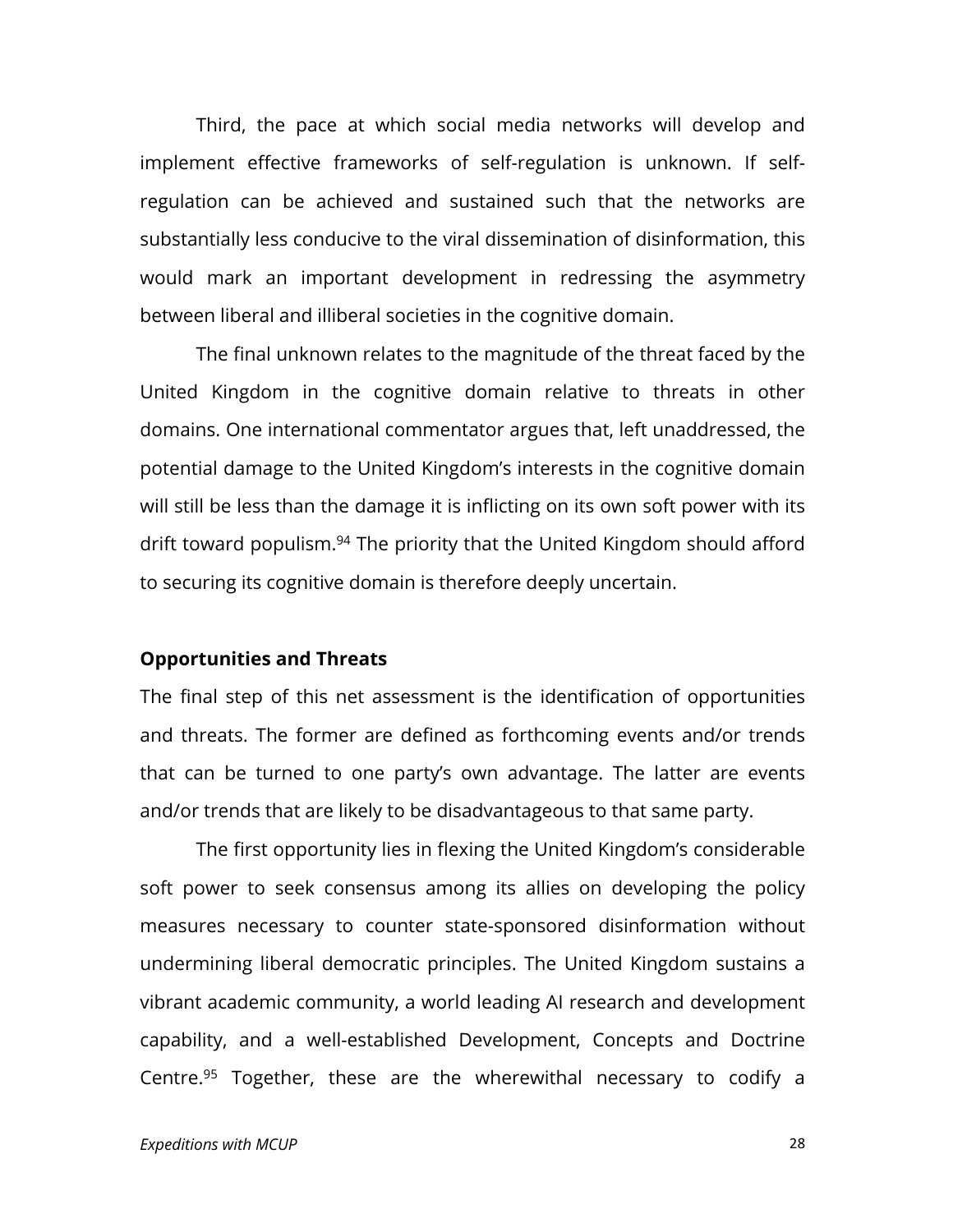workable whole-of-government response to the disinformation threat. The draft Online Safety Bill is a tangible example of the United Kingdom providing such thought leadership on regulating internet-mediated communications while also protecting freedom of expression.

A second opportunity is the near certainty that AI will play a pivotal role in identifying deepfakes, inauthentic user profiles, and other hallmarks of disinformation at the speed of relevance. The United Kingdom's edge in AI research and development makes it well-placed to serve this market to the benefit of its prosperity agenda and soft power status.

The first threat is the trend toward declining political support for democratic institutions. As Leila Alieva at the Foreign Policy Centre puts it, "The new generation of politicians and media . . . are balancing a tightrope of risks and dangers of moving farther away from what so far has constituted the identity and core of the democratic states; stable institutions resistant to absolutism, autocratism and illiberalism."96 If sustained, such political values would be deeply damaging to the United Kingdom's soft power. The consequence would be diminished British convening power, credibility, and political authority on the international stage. With its competitors emboldened, it would become harder for the United Kingdom's diplomats and politicians to defend the status quo of the rules-based international order.

A second threat is the limited supply of academics and software engineers at the leading edge of research into computational disinformation. Here, the public sector is competing against the social networking websites themselves for the talent. As a result, it seems likely that some form of collaboration between public and private sectors will be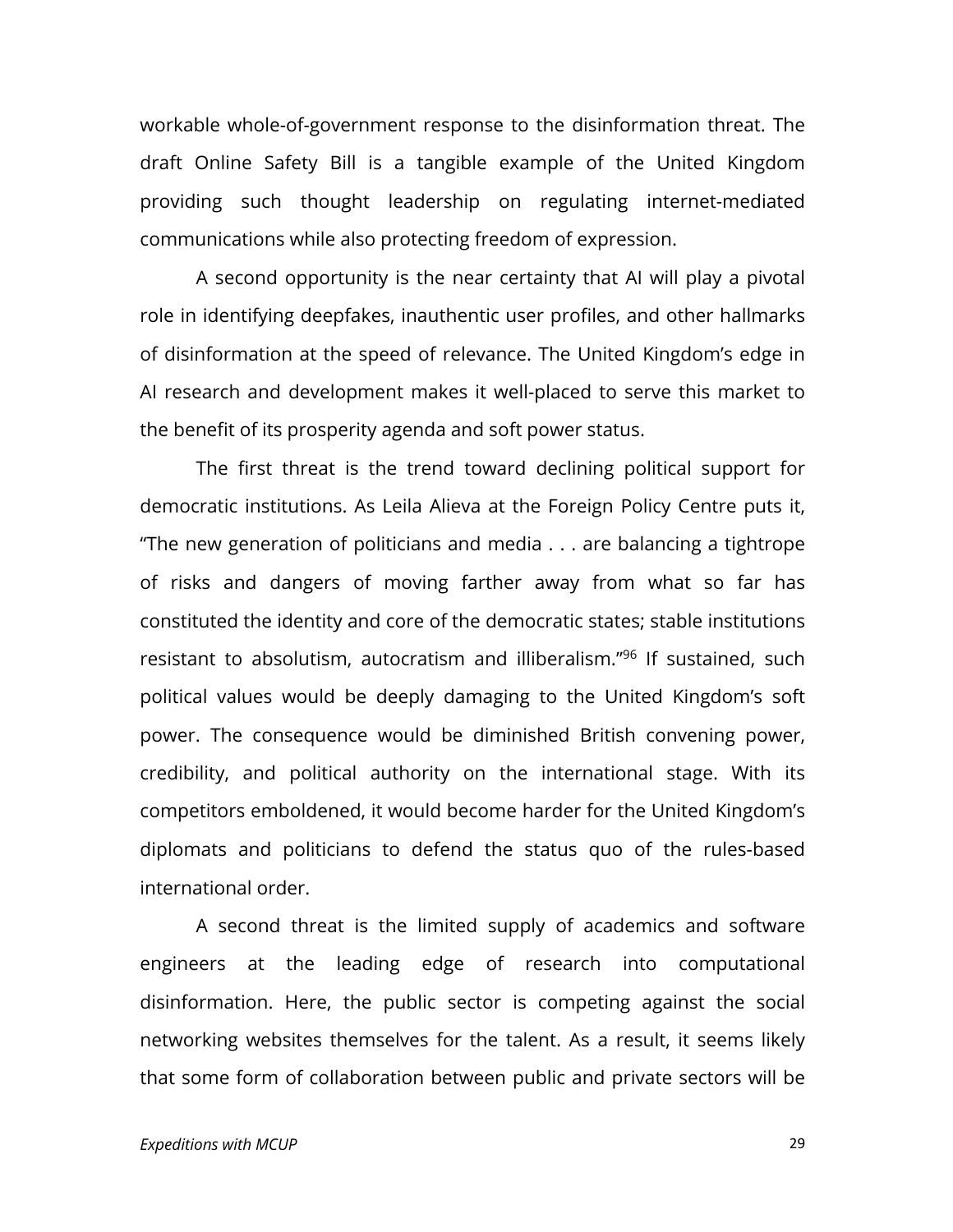essential if liberal states are to maintain a credible and relevant capability in the cognitive domain.

The final threat is time-bound. The internet can amplify and broadcast disinformation across platforms and borders at a pace measured in minutes. The public agenda itself is dynamic and constantly evolving. Yet, current human-driven analysis of the information that flows through social networking websites achieves source attribution, intent determination, and response decisions at a pace measured in days and weeks. In military terms, this suggests a need for a "recognized picture" of the cognitive domain, a processing task so demanding that the use of AI would be essential. Such a live threat picture of the narratives flowing through and between the most popular social networking websites would represent unprecedented statesponsored surveillance of its citizens' communications. The legislative and ethical barriers to the development of such a capability would be substantial, even if the political appetite existed.

#### **Conclusions**

The aim of this study was to identify the competitive dynamics in the United Kingdom's cognitive domain. The three asymmetries exposed can be summarized thus:

- 1. Doctrinal maturity. Russia and China both have well-established doctrines for waging cognitive warfare. The United Kingdom does not, and institutional reluctance to explore this capability area weighs against its development.
- 2. Cognitive warfare is easier to wage than it is to defend against. For any counterdisinformation campaign to be maximally effective, the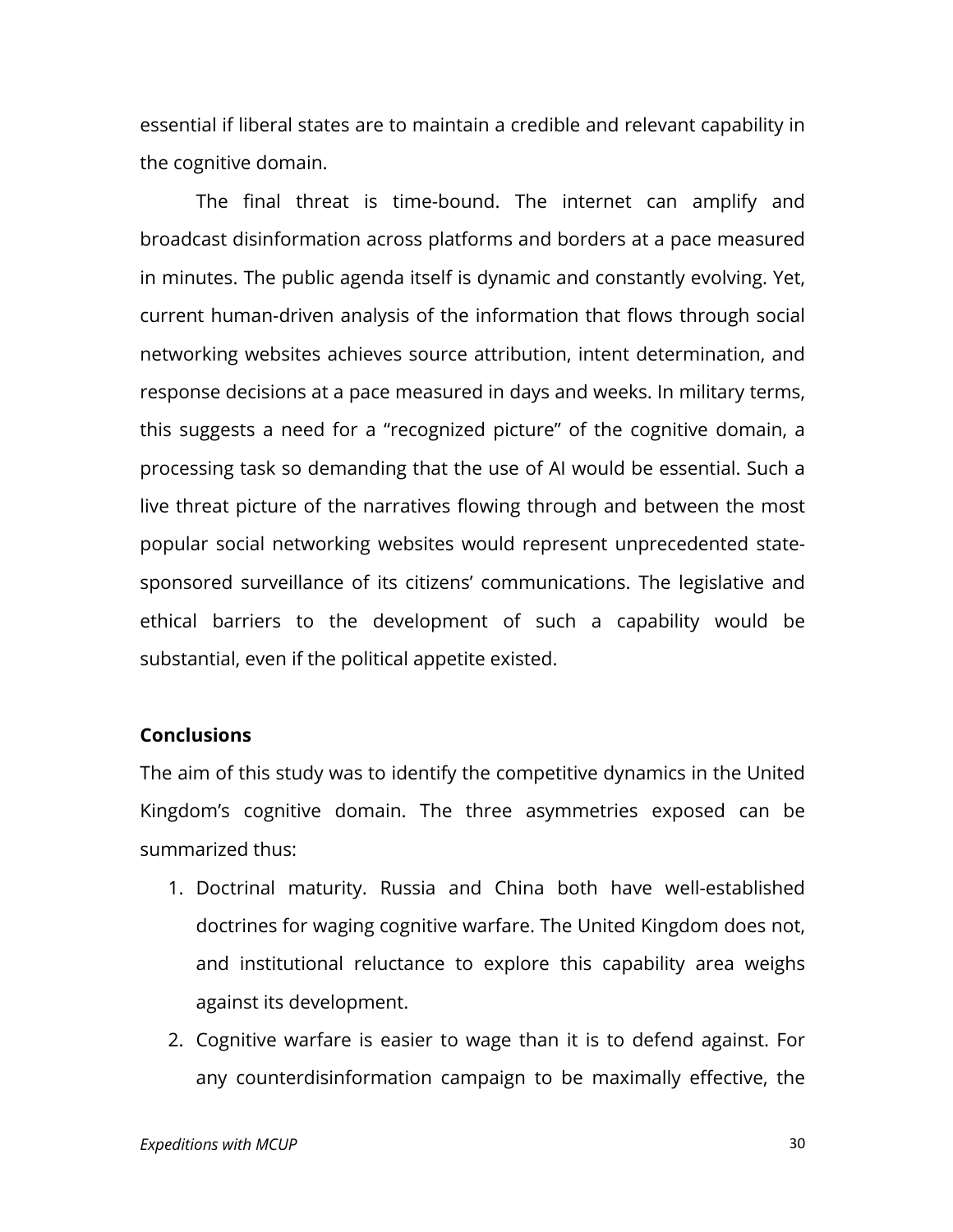United Kingdom would need to identify its vulnerable audience, requiring a level of surveillance of its cognitive domain that is at odds with liberal principles of privacy and freedom of expression. An agile and/or patient aggressor faces no such constraints, especially so if their maneuvers go unchallenged.

3. Revisionist states enjoy freedom of maneuver in the United Kingdom's cognitive domain that the United Kingdom chooses not to exploit reciprocally. The United Kingdom's defence of democratic principles such as net neutrality, privacy, transparency, and freedom of expression is laudable and a significant source of British soft power. However, it is difficult to reconcile this with the United Kingdom's apparent reluctance to impose costs on actors that exploit those principles with revisionist intent, since this weighs heavily against the country's national interest. Prevarication in this policy area may represent a pyrrhic victory of ethos over pathos and logos.

In the cognitive domain and beyond, the United Kingdom is facing a strategic situation in relation to China and Russia that is analogous to that which it faced with the Soviet Union in 1946, the beginning of a long Cold War. On one front, the United Kingdom faces a malign, revanchist, and decaying Russia whose opposition to the liberal democratic order is as implacable as it is fundamental. On the other front, it has the rising, revisionist, and techno-authoritarian China, which is intent on reshaping the global order to its lasting strategic advantage. With unipolarity giving way to bipolarity, the great power competition between the global West and China appears to be set for the long term. $97$  Russia is a danger to the United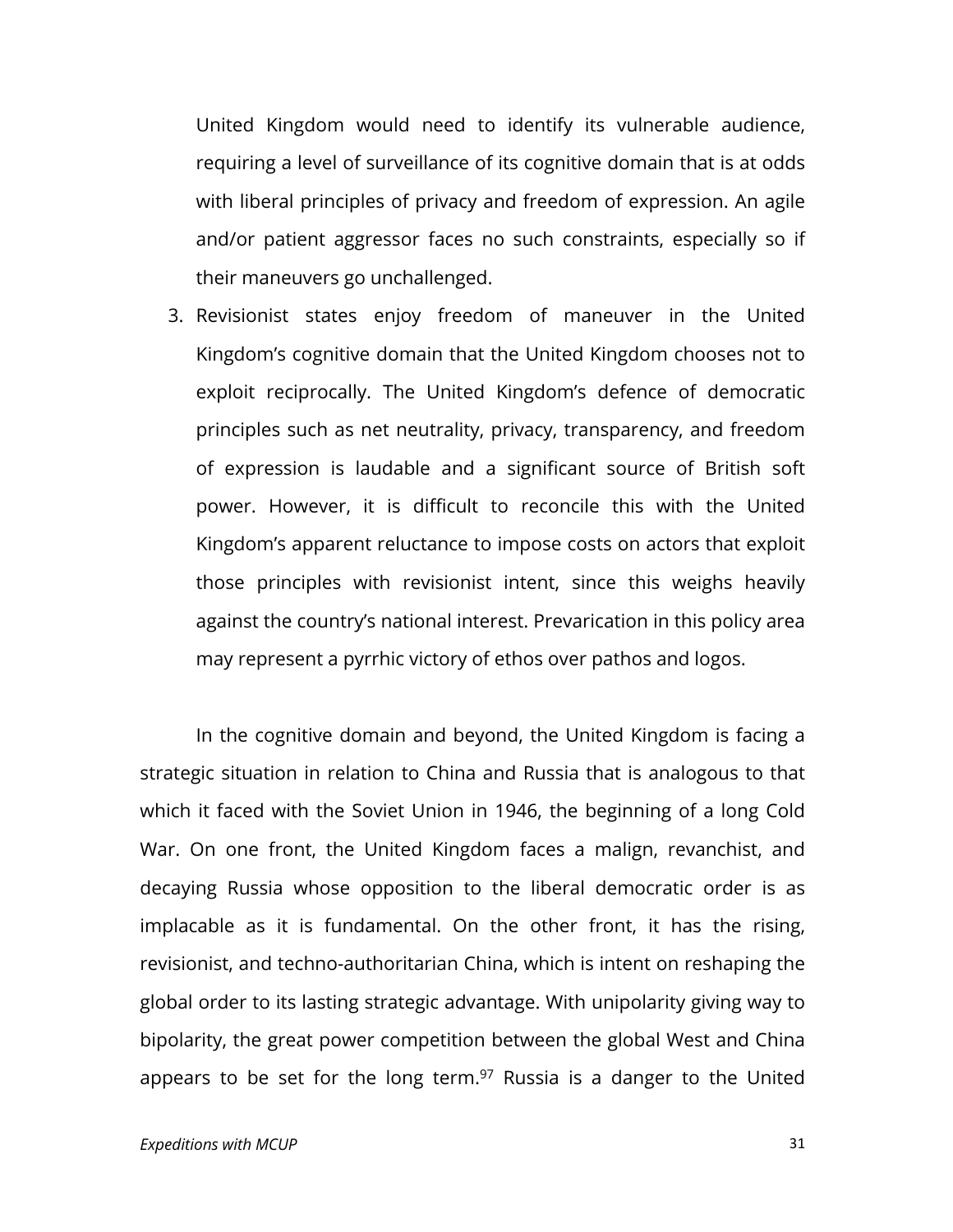Kingdom's national security because of its weakness; China is a danger because of its strength.98

The diagnosis is that, in the cognitive domain specifically, a tenaciously antagonist Russia and a strategically patient China are outmaneuvering the United Kingdom. Both are generating and deploying cognitive warfare capabilities that have no obvious countercapability in the United Kingdom. Through their will to co-opt social networking websites as a delivery method for disinformation, both China and Russia are maneuvering in the United Kingdom's vital territory largely unopposed. Inaction risks ceding an increasingly influential engine of the public agenda and platform for security speech to parties outside the democratic franchise. While social networking websites remain only lightly regulated and concerns about liberal principles preclude development of a countercapability, the United Kingdom's democracy lies exposed to increasing risk of malign foreign influence.

#### **Recommendations**

Mitigations for the three asymmetries are likely to be self-reinforcing and interdependent for their success. For doctrinal maturity, reconciliation of the ethics of public diplomacy with the reality of the contemporary security environment will be an important step toward developing a credible capability for information maneuver in the United Kingdom. While pursuit of an offensive cognitive warfare capability is antithetical with liberal democratic ideals, this does not absolve the state of its responsibility to provide security as a public good. As a minimum, the United Kingdom's national security enterprise should establish a doctrine for, and then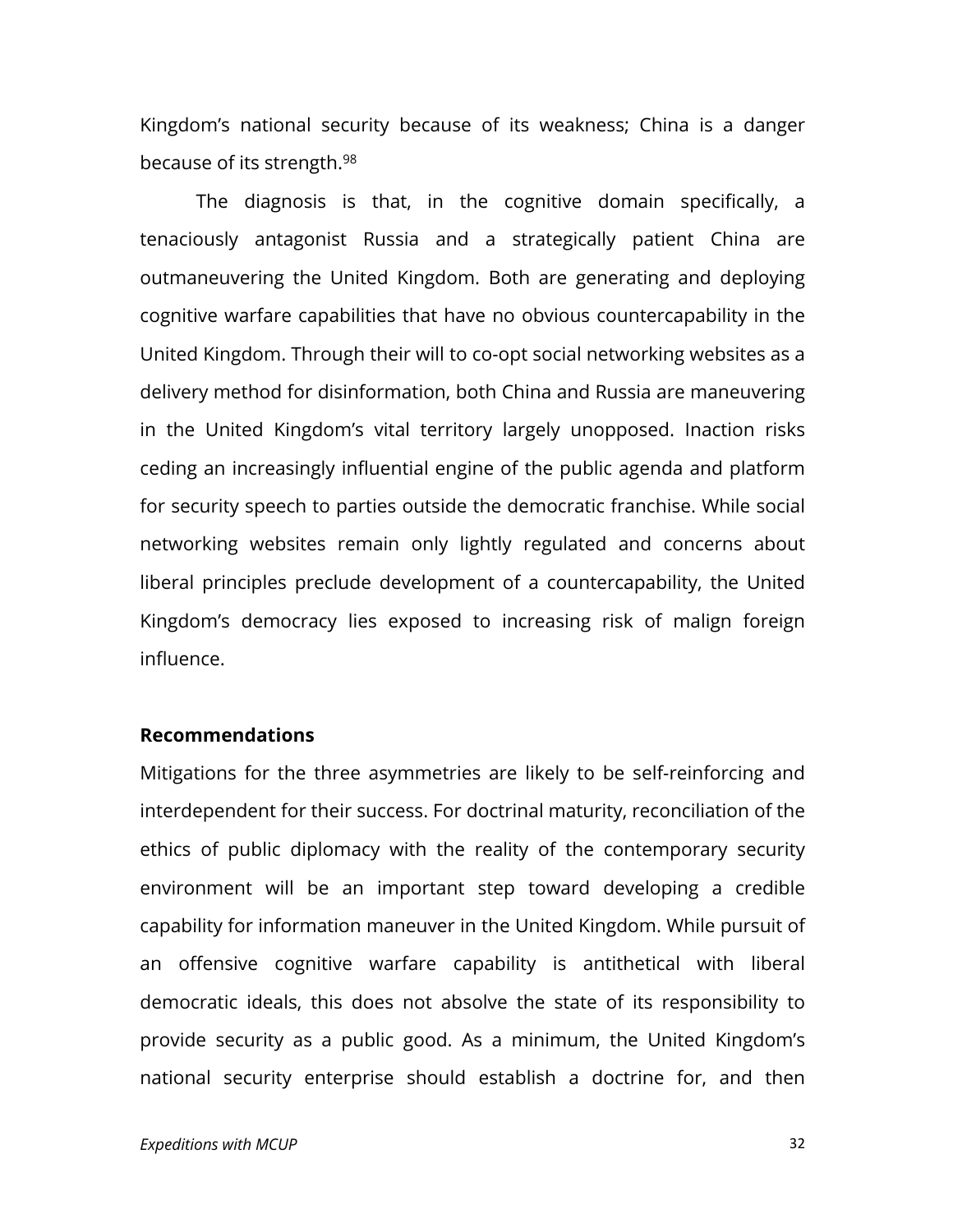acquire, a rigorous defensive and/or surveillance cognitive warfare capability.

The second asymmetry—the inherent advantage of the aggressor calls for greater resilience to disinformation among the population, since the competition is chronic and persistent. A liberal state must vaccinate its public agenda against illegitimate external influence or risk the sovereignty of its democratic decision-making process. In an age of disinformation, digital literacy should join subjects such as reading, writing, and arithmetic as curriculum priorities for those in full-time education.<sup>99</sup> Investment in such measures will pay dividends over generations. To meet the threat more immediately, an ethical and technical framework is required to define an acceptable role for AI in protecting the public discourse from malign influence without critically undermining liberal principals.

Of the three, the third asymmetry—the regulation conundrum—is the most profound. If tighter regulation of social media in the United Kingdom proves ineffective, then policymakers must explore alternative options to redress the balance. These may lie in other domains or may require new, or new interpretations of, international law, but they should include measures that extend the United Kingdom's deterrence effect over its cognitive domain. Actors that maneuver there against the United Kingdom's interests must face unacceptable costs for doing so. Seemingly, the only reason that the United Kingdom is not pushing back reciprocally in its competitors' own cognitive domains is that it chooses not to. With sufficient technical skill and determination, the former of which the United Kingdom enjoys in abundance, any firewall is permeable. Beyond an illiberal firewall lies an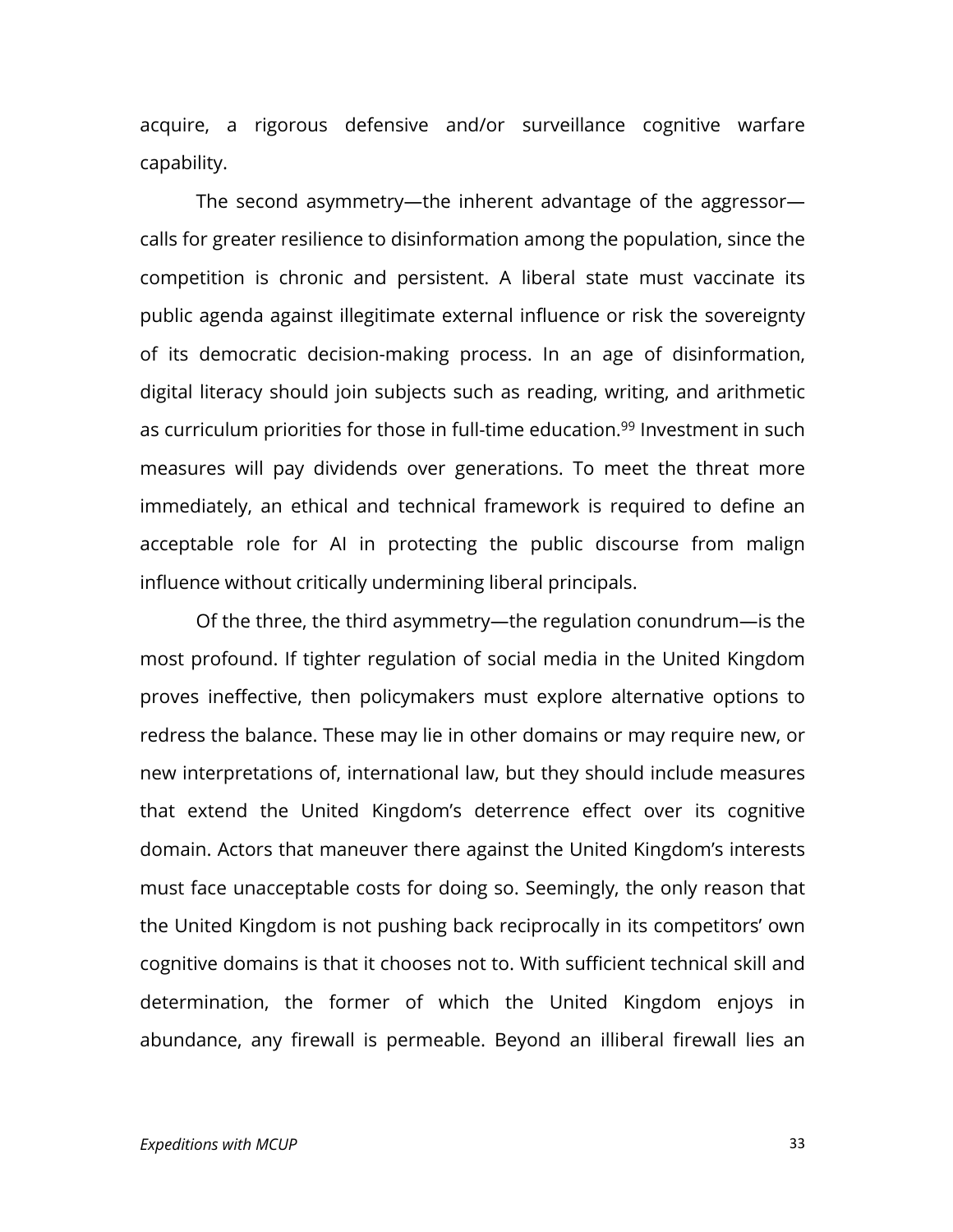audience similarly interconnected by social networks and a polity vulnerable to the illuminating light of transparency and freedom of expression.

#### **Final Thoughts**

Whether acknowledged as a warfighting domain or not, the cognitive domain is conceptually real. It is the maneuver space for the battle for hearts and minds and the vital ground of democratic decision-making. In securitization terms, it is a referent object in the societal sector. In Clausewitzian terms, its sovereignty is the center of gravity of liberal democracy.

China and Russia are threatening the United Kingdom's cognitive domain. Both have the capability and demonstrated will to distract and confuse public discourse in the United Kingdom. As the United Kingdom's Institute for Statecraft puts it, when "people start to say 'You don't know what to believe' or 'They're all as bad as each other,' the disinformers are winning."100

Weapons exist to counter most threats in the more tangible domains of land, maritime, air, space, and cyberspace. Battalions, ships, aircraft, satellites, and server farms are all vulnerable to destruction by counteraction. Threats in the cognitive domain are different. Ideas and narratives, once lodged in a society's hive mind, are tenacious and resilient, like a pathogen resistant to medicine. Therefore, prevention is a better defensive strategy than cure. To protect its democracy, the population of the United Kingdom needs a digital literacy campaign to vaccinate it against the spread of disinformation. More immediately, the country's national security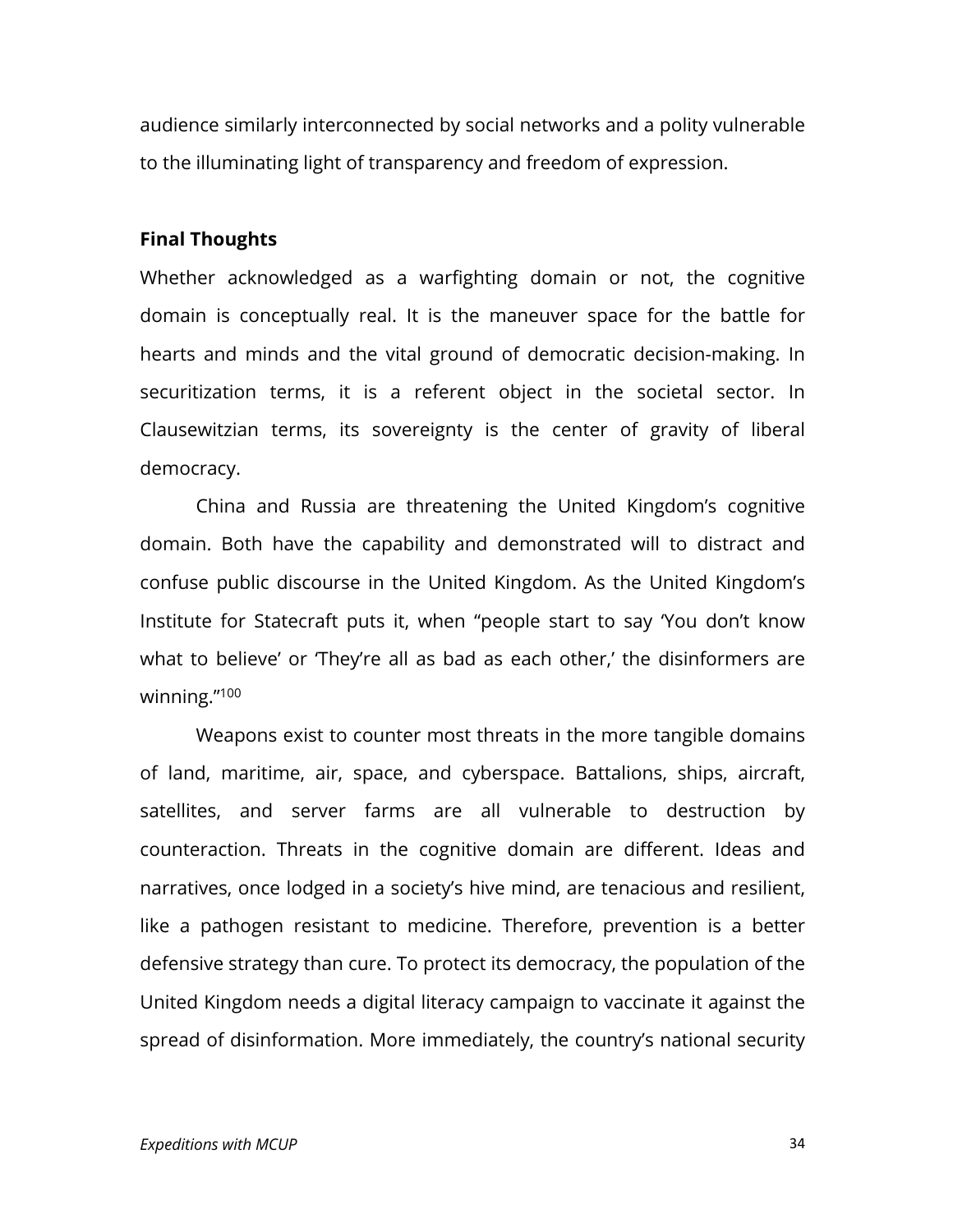enterprise requires a credible capability that will deter malign actors from any future interference in British democratic processes.

The vulnerability of the cognitive domain makes it possible that the next war may be won or lost before the vanquished party even recognizes that its interests are threatened. Liberal democracies must now choose whether and how to prepare for that war if they are to be successful in deterring it from ever happening.

 $1$  "Fake News, Free Speech, and Foreign Influence: The Smart Way the United States Can Combat Disinformation," Human Rights First, 8 March 2018.

<sup>2</sup> Florian Zollmann, "Bringing Propaganda Back into News Media Studies," *Critical Sociology*  45, no. 3 (2017): 329–45, https://doi.org/10.1177/0896920517731134.

<sup>3</sup> Alan B. Lloyd, "Nationalist Propaganda in Ptolemaic Egypt," *Historia: Zeitschrift Für Alte Geschichte* 31, no. 1 (1982): 33–55.

<sup>4</sup> Esteban Ortiz-Ospina, "The Rise of Social Media," Our World in Data, 18 September 2019.

<sup>5</sup> Christopher Wylie, *Mindf\*ck: Cambridge Analytica and the Plot to Break America* (New York: Random House, 2019), 14–15.

<sup>6</sup> *Assessing Russian Activities and Intentions in Recent US Elections* (Washington, DC: Office of the Director of National Intelligence, 2017); and *Russian Influence and Interference Measures Following the 2017 UK Terrorist Attacks* (Cardiff, Wales: Cardiff University Crime and Security Research Institute, 2017).

<sup>7</sup> Barry Buzan, Ole Wæver, and Jaap de Wilde, *Security: A New Framework for Analysis* (Boulder, CO: Lynne Rienner, 1998).

<sup>8</sup> Daniel P. Bagge, *Unmasking Maskirovka: Russia's Cyber Influence Operations* (New York: Defense Press, 2019), 31.

<sup>&</sup>lt;sup>9</sup> Bryan E. Denham, "Toward Conceptual Consistency in Studies of Agenda-Building Processes: A Scholarly Review," *Review of Communication* 10, no. 4 (2010): 306–23, https://doi.org/10.1080/15358593.2010.502593; and Roger W. Cobb and Charles D. Elder, "The Politics of Agenda-Building: An Alternative Perspective for Modern Democratic Theory," *Journal of Politics* 33, no. 4 (1971): 892–915, https://doi.org/10.2307/2128415.

<sup>&</sup>lt;sup>10</sup> Roger Cobb, Jennie-Keith Ross, and Marc Howard Ross, "Agenda Building as a Comparative Political Process," *American Political Science Review* 70, no. 1 (1976): 126, https://doi.org/10.2307/1960328.

 $11$  The Copenhagen School is the body of research founded by international relations theorist Barry G. Buzan. In his seminal work, *Security: A New Framework for Analysis*, written with Ole Wæver and Jaap de Wilde, Buzan theorises the process by which security issues become "securitized" and are thereby dealt with through exceptional measures such as war. See Buzan, Wæver, and de Wilde, *Security*.

<sup>12</sup> Paul Ottewell, "Defining the Cognitive Domain," *Over the Horizon*, 7 December 2020.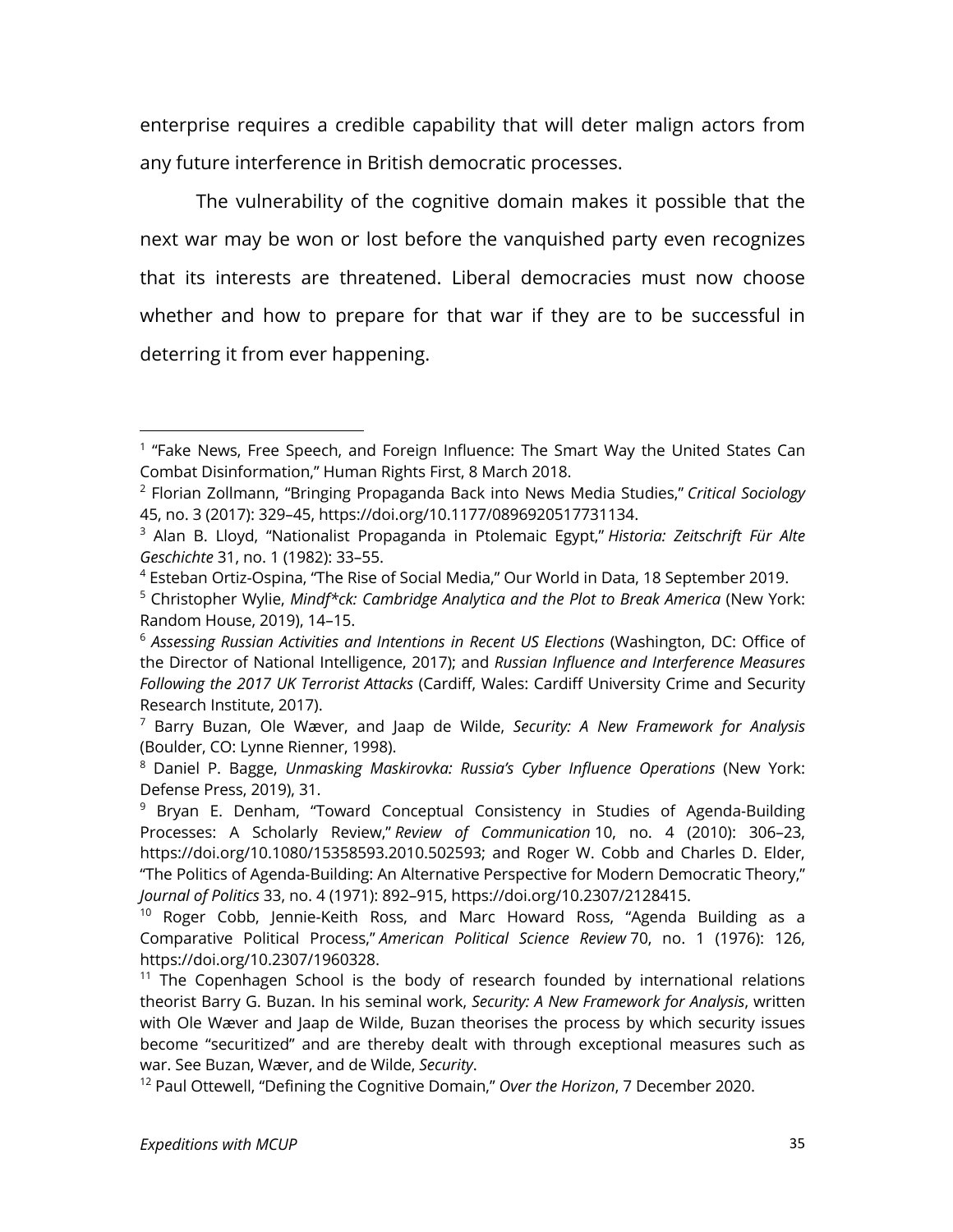<sup>13</sup> Yotam Rosner and David Siman-Tov, "Russian Intervention in the US Presidential Elections: The New Threat of Cognitive Subversion," INSS Insight No. 1031, Institute for National Security Studies, 8 March 2018; and Diana Mackiewicz, "Cognitive Warfare" (conference paper, Institute for National Security Studies Summer Institute, Tel Aviv, Israel, 2018).

<sup>14</sup> Ottewell, "Defining the Cognitive Domain."

<sup>15</sup> Malcolm Chalmers, "Which Rules?: Why There Is No Single 'Rules Based International System' " (occasional paper, Royal United Services Institute, London, 2019).

<sup>16</sup> Michael J. Mazarr et al., *Understanding the Current International Order* (Santa Monica, CA: Rand, 2016), https://doi.org/10.7249/RR1598; and Jonathan McClory, *The Soft Power 30: A Global Ranking of Soft Power, 2019* (London: Portland Communications, 2019), 17.

<sup>17</sup> Randall L. Schweller, "Tripolarity and the Second World War," *International Studies Quarterly* 37, no. 1 (March 1993): 76, https://doi.org/10.2307/2600832.

<sup>18</sup> Allan Martin, "A European Framework for Digital Literacy," *Nordic Journal of Digital Literacy* 1, no. 2 (2006), https://doi.org/10.18261/ISSN1891-943X-2006-02-06.

 $19$  Andrew F. Krepinevich Jr., "Measures of Power: On the Lasting Value of Net Assessment," *Foreign Affairs*, 19 April 2019.

<sup>20</sup> *Department of Defense Directive 5111.11, Director of Net Assessment* (Washington, DC: Department of Defense, 2001).

<sup>21</sup> Lawrence Freedman, *Strategy: A History* (New York: Oxford University Press, 2013), xii.

<sup>22</sup> Gabriel Elefteriu, *A Question of Power: Towards Better UK Strategy through Net Assessment* (London: Policy Exchange, 2018).

<sup>23</sup> Michael D. Swaine et al., *China's Military & The U.S.-Japan Alliance in 2030: A Strategic Net Assessment* (Washington, DC: Carnegie Endowment for International Peace, 2013).

 $24$  One of the major challenges for researchers pursuing social network analysis methodology is that "some of the best and most influential are still highly classified." There is no set methodology. See Swaine et al., *China's Military & The U.S.-Japan Alliance in 2030*, 7.

<sup>25</sup> Victor Hugo, *Histoire D'Un Crime* (Paris: Michel Lévy Frères, 1877). Literal translation of the original French.

<sup>26</sup> Andrew F. Krepinevich and Barry D. Watts, *The Last Warrior: Andrew Marshall and the Shaping of Modern American Defense Strategy* (New York: Basic Books, 2015), 107.

<sup>27</sup> *Get Brexit Done, Unleash Britain's Potential: The Conservative and Unionist Party Manifesto 2019* (London: Paragon Customer Communications, 2019), 51.

<sup>28</sup> "Queen's Speech: Volume 801," Hansard, UK Parliament, 7 January 2020.

<sup>29</sup> Beyond Hybrid War: How China Exploits Social Media to Sway American Opinion (Somerville, MA: Recorded Future, 2019).

<sup>30</sup> Daniel Araya, "China's Grand Strategy," *Forbes*, 14 January 2019.

<sup>31</sup> Xi Jinping, "Secure a Decisive Victory in Building a Moderately Prosperous Society in All Respects and Strive for the Great Success of Socialism with Chinese Characteristics for a New Era" (speech, 19th National Congress of the Communist Party of China, Beijing, 18 October 2017).

<sup>32</sup> *Information Advantage*, Joint Concept Note 2/18 (London: UK Ministry of Defence, 2018), iii. <sup>33</sup> Karen Pierce, "Evidence of Russia's Involvement in Salisbury Attack" (speech, United Nations Security Council, New York, 6 September 2018).

<sup>34</sup> *Operation "Secondary Infektion": A Suspected Russian Intelligence Operation Targeting Europe and the United States* (Washington, DC: Atlantic Council, 2019), 4.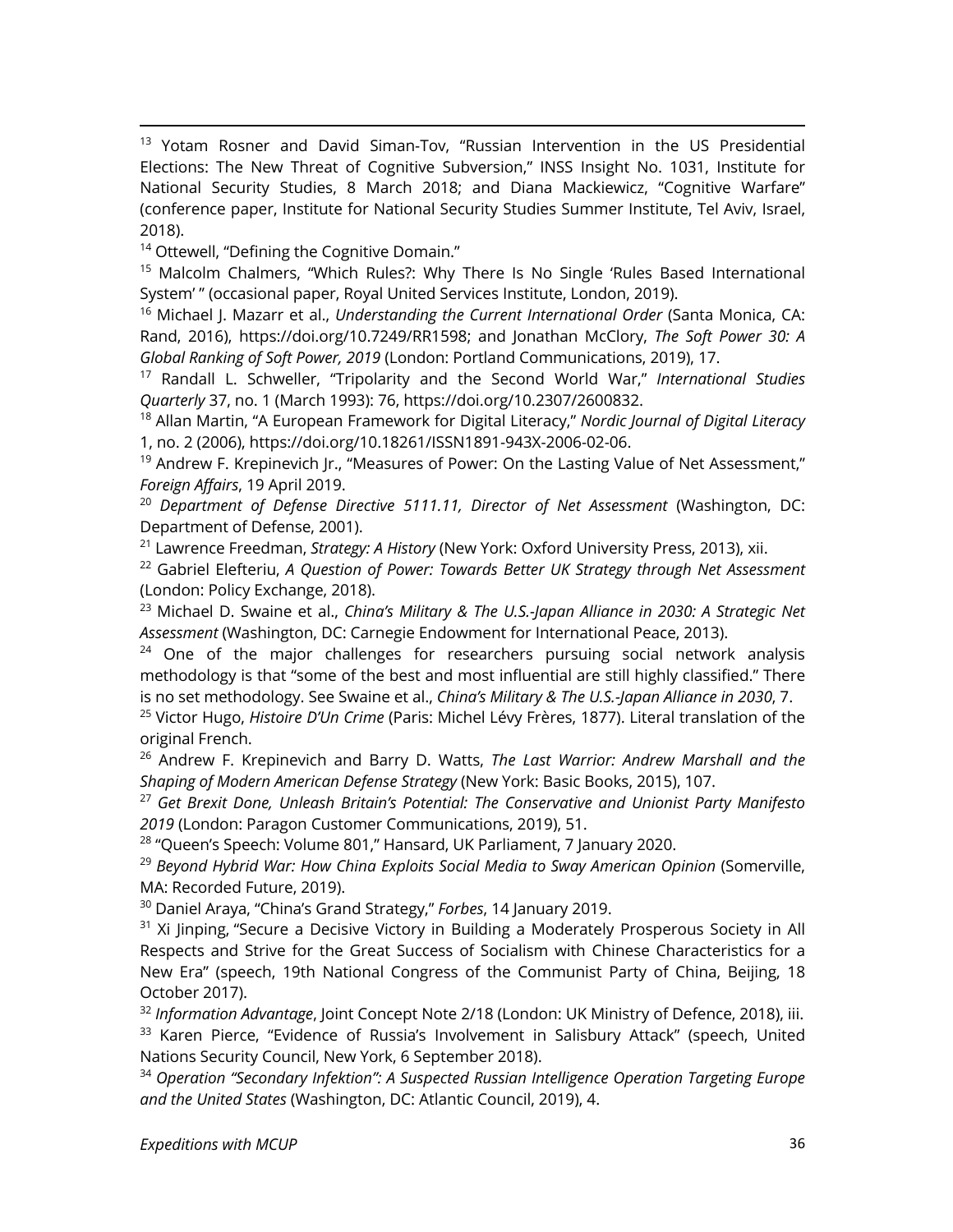<sup>35</sup> Marcel Schliebs, *China's Inauthentic UK Twitter Diplomacy: A Coordinated Network Amplifying PRC Diplomats* (Oxford, UK: Programme on Democracy & Technology, University of Oxford, 2021).

<sup>36</sup> Marcel Schliebs, *China's Public Diplomacy Operations: Understanding Engagement and Inauthentic Amplification of PRC Diplomats on Facebook and Twitter* (Oxford, UK: Programme on Democracy & Technology, University of Oxford, 2021).

 $37$  Julia Bergin, "How China Used the Media to Spread Its Covid Narrative—and Win Friends around the World," Conversation, 12 May 2021.

<sup>38</sup> Philipp Lorenz-Spreen et al., "Accelerating Dynamics of Collective Attention," *Nature Communications* 10, no. 1 (2019), https://doi.org/10.1038/s41467-019-09311-w.

<sup>39</sup> *Communications Market Report, 2019* (London: Office of Communications, 2019); and Wylie, *Mindf\*ck*, 44.

<sup>40</sup> *News Consumption in the UK: 2019* (London: Office of Communications, 2019), 7.

<sup>41</sup> John B. Horrigan, *Digital Readiness Gaps* (Washington, DC: Pew Research Center, 2016).

<sup>42</sup> Nic Newman, *Reuters Institute Digital News Report* (Oxford, UK: Reuters Institute for the Study of Journalism, 2019), 20.

<sup>43</sup> Bernard Marr, "How Much Data Do We Create Every Day?: The Mind-Blowing Stats Everyone Should Read," *Forbes*, 21 May 2018.

<sup>44</sup> Cristian Vaccari and Andrew Chadwick, "Deepfakes And Disinformation: Exploring the Impact of Synthetic Political Video on Deception, Uncertainty, and Trust in News," *Social Media + Society* 6, no. 1 (2020), https://doi.org/10.1177/2056305120903408.

<sup>45</sup> *Disinformation and "Fake News": Final Report* (London: House of Commons, 2019), 71.

<sup>46</sup> Geoffrey Sloan, "Military Doctrine, Command Philosophy and the Generation of Fighting Power: Genesis and Theory," *International Affairs* 88, no. 2 (2012): 244, https://doi.org/10.1111/j.1468-2346.2012.01069.x.

<sup>47</sup> Bagge, *Unmasking Maskirovka*.

<sup>48</sup> Julian Lindley-French, *NATO: Countering Strategic Maskirovka* (Calgary, AB: Canadian Defence & Foreign Affairs Institute, 2015).

<sup>49</sup> Bagge, *Unmasking Maskirovka*.

<sup>50</sup> "What Is Cybernetics?," University of St. Andrews, accessed 15 November 2021.

<sup>51</sup> *Disinformation and "Fake News."*

<sup>52</sup> *Intelligence and Security Committee of Parliament: Russia* (London: House of Commons, 2020).

<sup>53</sup> Timothy L. Thomas, "Russia's Reflexive Control Theory and the Military," *Journal of Slavic Military Studies* 17, no. 2 (2004): 237–56, https://doi.org/10.1080/13518040490450529.

<sup>54</sup> Thomas, "Russia's Reflexive Control Theory and the Military."

<sup>55</sup> Sun Tzu, *The Complete Art of War*, trans. Ralph D. Swayer (Boulder, CO: Westview Press, 1996).

<sup>56</sup> Peter Mattis, "China's 'Three Warfares' in Perspective," *War on the Rocks*, 30 January 2018; and Larry Diamond and Orville Schell, eds., *China's Influence and American Interests: Promoting Constructive Vigilance* (Washington, DC: Hoover Institute, 2018).

<sup>57</sup> Stacie Hoffman, Samantha Bradshaw, and Emily Taylor, *Networks and Geopolitics: How Great Power Rivalries Infected 5G* (Oxford, UK: Oxford Information Labs, 2019), 15.

<sup>58</sup> Shanthi Kalathil, *Beyond the Great Firewall: How China Became a Global Information Power* (Washington, DC: Center for International Media Assistance, 2017), 1–6.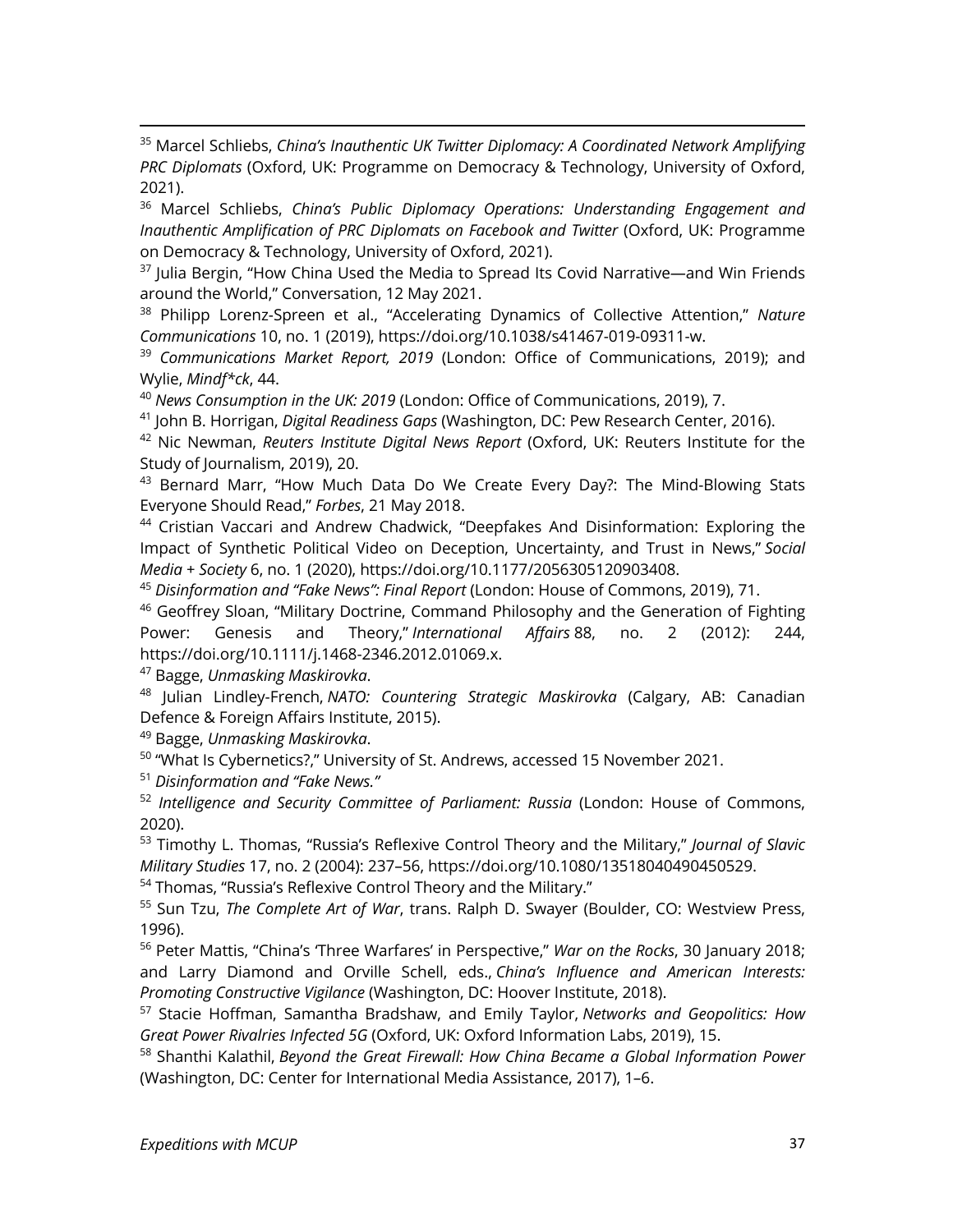<sup>59</sup> "Ofcom Revokes CGTN's Licence to Broadcast in the UK," press release, Office of Communications, 4 February 2021.

<sup>60</sup> "2020 World Press Freedom Index," Reporters Without Borders, accessed 15 November 2021.

<sup>61</sup> AM Edward J. Stringer, CB, CBE, RAF, interview with author, 28 May 2020; hereafter Stringer interview.

<sup>62</sup> Thomas Rid, *Active Measures: The Secret History of Disinformation and Political Warfare* (London: Profile Books, 2020), 11.

<sup>63</sup> *National Security Capability Review* (London: Her Majesty's Government, 2018).

 $64$  The Global Coalition against Daesh (website), accessed 15 November 2021.

<sup>65</sup> "77th Brigade: Influence and Outreach," British Army, accessed 15 November 2021.

<sup>66</sup> "Government Cracks Down on Spread of False Coronavirus Information Online," Gov.UK, 30 March 2020.

<sup>67</sup> *Information Advantage*, iii.

<sup>68</sup> Stringer interview.

<sup>69</sup> Robert R. Leonhard, *The Principles of War for the Information Age* (New York: Ballantine Books, 1998), 25.

<sup>70</sup> *Global Britain in a Competitive Age: The Integrated Review of Security, Defence, Development and Foreign Policy* (London: Her Majesty's Government, 2021), 27.

<sup>71</sup> *Global Britain in a Competitive Age*, 49.

<sup>72</sup> Scott W. Harold, Nathan Beauchamp-Mustafaga, and Jeffrey W. Hornung, *Chinese Disinformation Efforts on Social Media* (Santa Monica, CA: Rand, 2021), 120, https://doi.org/10.7249/RR4373.3; and Dexter Roberts, *China's Disinformation Strategy: Its Dimensions and Future* (Washington, DC: Atlantic Council, 2020).

 $73$  "Chinese Ethnic Group: Facts and Figures," Gov.UK, 27 January 2020; and "Chinese Diaspora," Academy for Cultural Diplomacy, accessed 15 November 2021.

 $74$  Abby Budiman and Neil G. Ruiz, "Key Facts about Asian Americans, a Diverse and Growing Population," Pew Research Center, 29 April 2021.

 $75$  Julian McDougall and Julian Sefton-Green, "Media and Information Literacy Policies in the UK" (paper, London School of Economics and Political Science, London, 2014), 4.

<sup>76</sup> *GCSE (Full Course) Results, Summer 2019* (London: Joint Council for Qualifications, 2020).

 $77$  The author would argue that political appetite is embodied in the national legislative base. In the cases of China and Russia, there is a strong theme of lawfare there. Political appetite is a little too intangible for the author's liking as an analytical concept. The author has deliberately chosen asymmetries that can be measured in some fashion. The author cites similar reasoning for not analyzing psychological asymmetries either.

<sup>78</sup> "Russia: Number of Internet Users, 2015–2022," Statista, 2020; and Lily Hay Newman, "Russia Takes a Big Step toward Internet Isolation," *Wired*, 5 January 2020.

<sup>79</sup> Alena Epifanova, *Deciphering Russia's "Sovereign Internet Law"* (Berlin: German Council on Foreign Relations, 2020).

<sup>80</sup> Gabrielle Tétrault-Farber, "Putin Signs Law Making Russian Apps Mandatory on Smartphones, Computers," Reuters, 2 December 2019; and "Russia's Putin Signs Law Banning Fake News, Insulting the State Online," Reuters, 18 March 2019.

<sup>81</sup> Epifanova, *Deciphering Russia's "Sovereign Internet Law,"* 2.

 $82$  Daniel Funke and Daniela Flamini, "A Guide to Anti-Misinformation Actions around the World," Poynter, last updated 13 August 2019.